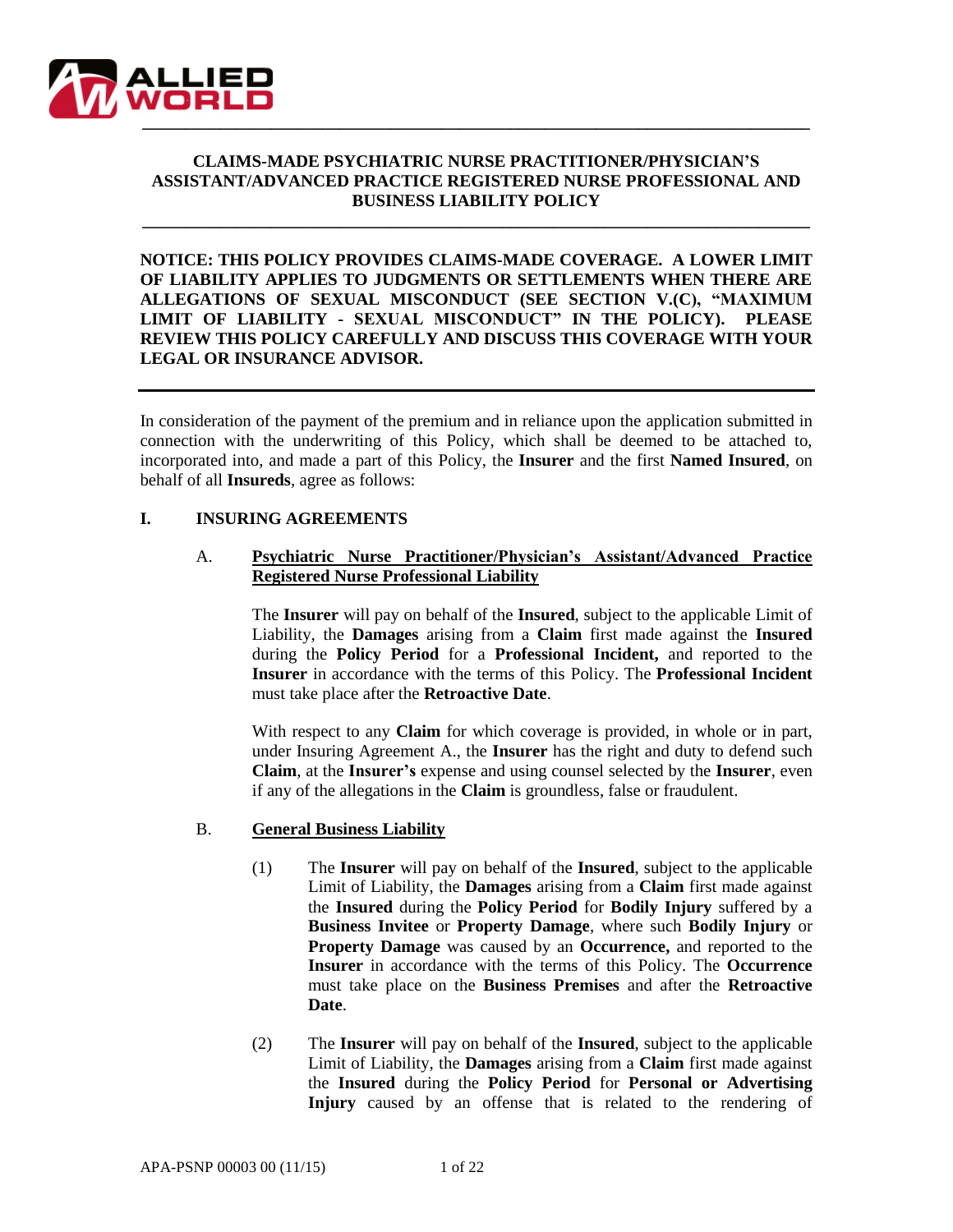**Professional Services**, and reported to the **Insurer** in accordance with the terms of this Policy. The offense must take place after the **Retroactive Date**.

(3) The **Insurer** will pay on behalf of the **Insured**, subject to the applicable Limit of Liability, the **Damages** arising from a **Claim** first made against the **Insured** during the **Policy Period** for **Fire Damage** caused by an **Occurrence**, and reported to the **Insurer** in accordance with the terms of this Policy. The **Occurrence** must take place on the **Business Premises** and after the **Retroactive Date**.

With respect to any **Claim** for which coverage is provided, in whole or in part, under Insuring Agreement B., the **Insurer** has the right and duty to defend such **Claim**, at the **Insurer's** expense and using counsel selected by the **Insurer**, even if any of the allegations in the **Claim** is groundless, false or fraudulent.

## C. **Information Privacy Liability**

- (1) The **Insurer** will pay on behalf of the **Insured**, subject to the applicable Limit of Liability, the **Defense Expenses** and **Damages** arising from a **Claim** first made by a **Regulator** against the **Insured** during the **Policy Period** for any **Privacy Wrongful Act**, and reported to the **Insurer** in accordance with the terms of this Policy. The **Privacy Wrongful Act**  must take place after the **Retroactive Date**.
- (2) The **Insurer** will pay on behalf of the **Insured**, subject to the applicable Limit of Liability, the costs incurred by the **Insured** in notifying the **Insured's** patients or clients of a **Privacy Wrongful Act** as mandated by any U.S. federal or state privacy protection statutes or regulations, but only if such **Privacy Wrongful Act** is reported to the **Insurer** in accordance with the terms of this Policy. The **Privacy Wrongful Act**  must take place after the **Retroactive Date**.

Coverage under this Insuring Agreement C.(2) applies regardless of whether or not a **Claim** for a **Privacy Wrongful Act** is made against an **Insured** under Insuring Agreement C.(1).

# **II. ADDITIONAL COVERAGES**

## A. **Defense Expenses for Claims**

The **Insurer** will pay on behalf of the **Insured** the **Defense Expenses** incurred by the **Insured** arising from any **Claim** covered under Insuring Agreements A. or B.

## B. **Insured's Costs For Claims**

The **Insurer** will pay on behalf of the **Insured** the reasonable costs, other than loss of earnings, incurred by the **Insured**, at the **Insurer's** request, in connection with defending any **Claim** covered under this Policy.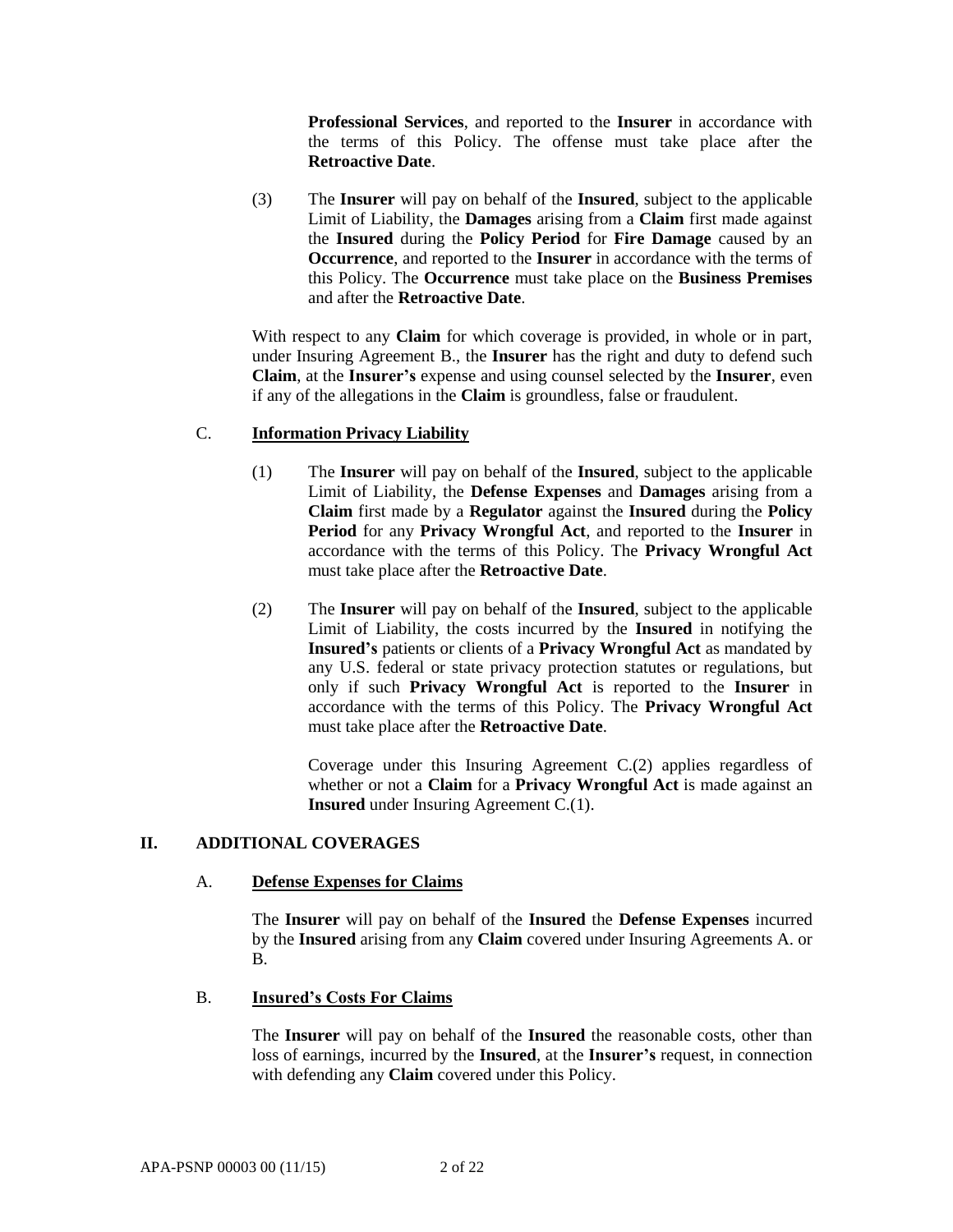The **Insurer** will also pay the **Insured** up to \$1,000 per day for loss of earnings, if the **Insured** is unable to render **Professional Services** since the **Insured** is assisting, at the **Insurer's** request, in the defense of a **Claim** covered under this Policy.

## C. **Legal Bonds for Claims**

The **Insurer** will pay the premiums for appeal bonds, or bonds to release property used to secure a legal obligation, if required with respect to a **Claim** covered under this Policy. However, the **Insurer** will only pay such premiums to the extent that the face or principal amount of the bond is within the applicable Limits of Liability of this Policy. The **Insurer** shall have no obligation to appeal any decision or to obtain these bonds.

## D. **Defense Expenses for Proceedings**

The **Insurer** will pay on behalf of the **Insured**, subject to the applicable Limit of Liability, **Defense Expenses only, which** arise from a **Proceeding** first brought during the **Policy Period** and reported to the **Insurer** in accordance with the terms of this Policy.

# E. **Medical Payments**

The **Insurer** will pay on behalf of the **Insured**, subject to the applicable Limit of Liability, the **Medical Payments** arising from any **Bodily Injury** suffered by a **Business Invitee**, where such **Bodily Injury** was caused by an **Occurrence** and is reported to the **Insurer** in accordance with the terms of this Policy. The **Occurrence** must take place on the **Business Premises** and during the **Policy Period**. The injured **Business Invitee** must submit to examination, as often as required by the **Insurer**, by physicians of the **Insurer's** choice and at the **Insurer's** expense.

## F. **Emergency Aid Expenses**

The **Insurer** will reimburse the **Insured**, subject to the applicable Limit of Liability, for costs and expenses for medical supplies, and for one (1) hour of the **Insured's** lost earning at an hourly rate of \$100.00 per hour or the **Insured's**  average hourly rate charged for **Professional Services**, whichever is less. The **Insured** must voluntarily incur such costs and expenses by rendering emergency treatment or services at the scene of an accident, medical crisis or disaster, provided that such treatment or services takes place during the **Policy Period** and that the **Insured** as soon as practicable reports any costs or expenses to the **Insurer**.

## G. **Assault or Battery**

The **Insurer** will reimburse the **Insured** for medical expenses that the **Insured** incurs as a result of **Bodily Injury** to the **Insured** caused by an **Assault or Battery**, or **Property Damage** to the **Insured's** personal property if caused by an **Assault or Battery.** The **Assault or Battery** must be committed by a patient or client of the **Insured**, or by the patient's or client's immediate family member,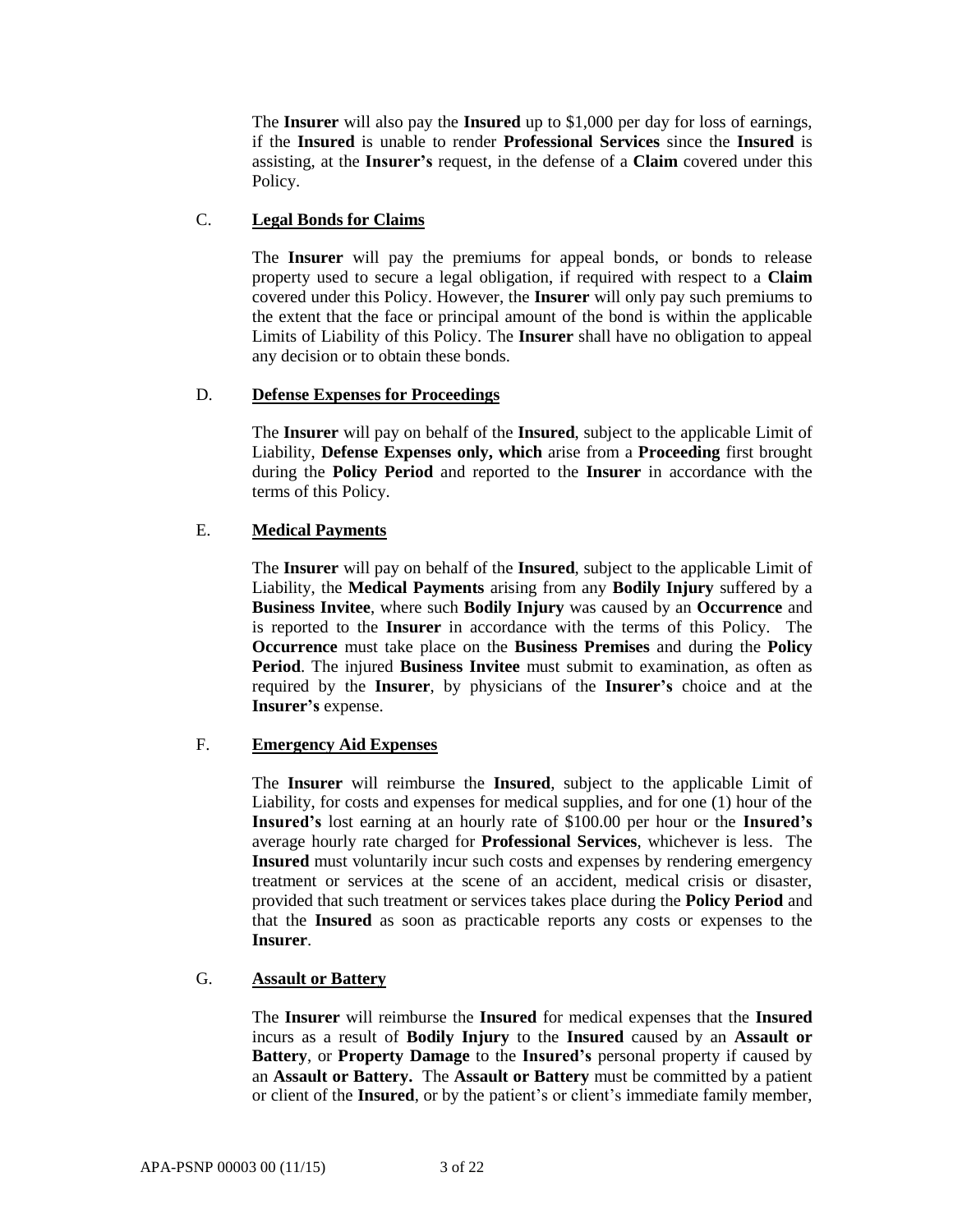#### during the **Insured's** rendering of **Professional Services.**

Provided always that:

- (1) such **Assault or Battery** takes place during the **Policy Period**;
- (2) the treatment or other services eligible for reimbursement as medical expenses are rendered within one (1) year of the **Assault or Battery**, and the medical expenses are reported to the **Insurer** within ninety (90) days from the date such treatment or service was rendered; and
- (3) the **Insured s**ubmits to examination, as often as reasonably required by the **Insurer**, by physicians of the **Insurer's** choice and at the **Insurer's** expense.

Coverage under this **Assault or Battery** Additional Coverage is excess over any other valid and collectible insurance, including workers' compensation or health insurance.

## **III. DEFINITIONS**

- A. "**Advertisement**" means a notice that is broadcast or published to the general public or specific market segments about **Professional Services** for the purpose of attracting patients or clients. For the purposes of this definition:
	- (1) notices that are published include material placed on the Internet or on similar electronic means of communication; and
	- (2) regarding websites, only that part of a website that is about the **Insured's** goods, products or services for the purposes of attracting patients or clients is considered an advertisement.
- B. "**Assault or Battery**" means the willful infliction of physical harm on the **Insured**, by a patient or their immediate family member, or any attempt thereof.
- C. "**Bodily Injury**" means bodily harm, sickness or disease, including any resulting death, and mental anguish or emotional distress resulting therefrom.
- D. "**Business Invitee**" means any natural person, including a patient or client, solely in their capacity as one who is invited by the **Insured** to enter into and remain on the **Business Premises** for a purpose directly or indirectly connected with the rendering of **Professional Services**. A **Business Invitee** shall not include any person who enters the **Business Premises** without the **Insured's** knowledge or permission, or any person who is an **Insured**.
- E. "**Business Premises**" means any location owned, leased or rented by the **Insured**  where **Professional Services** are rendered, and the ways and means immediately adjacent thereto, and may include the **Insured's** residence if **Professional Services** are regularly rendered at such residence.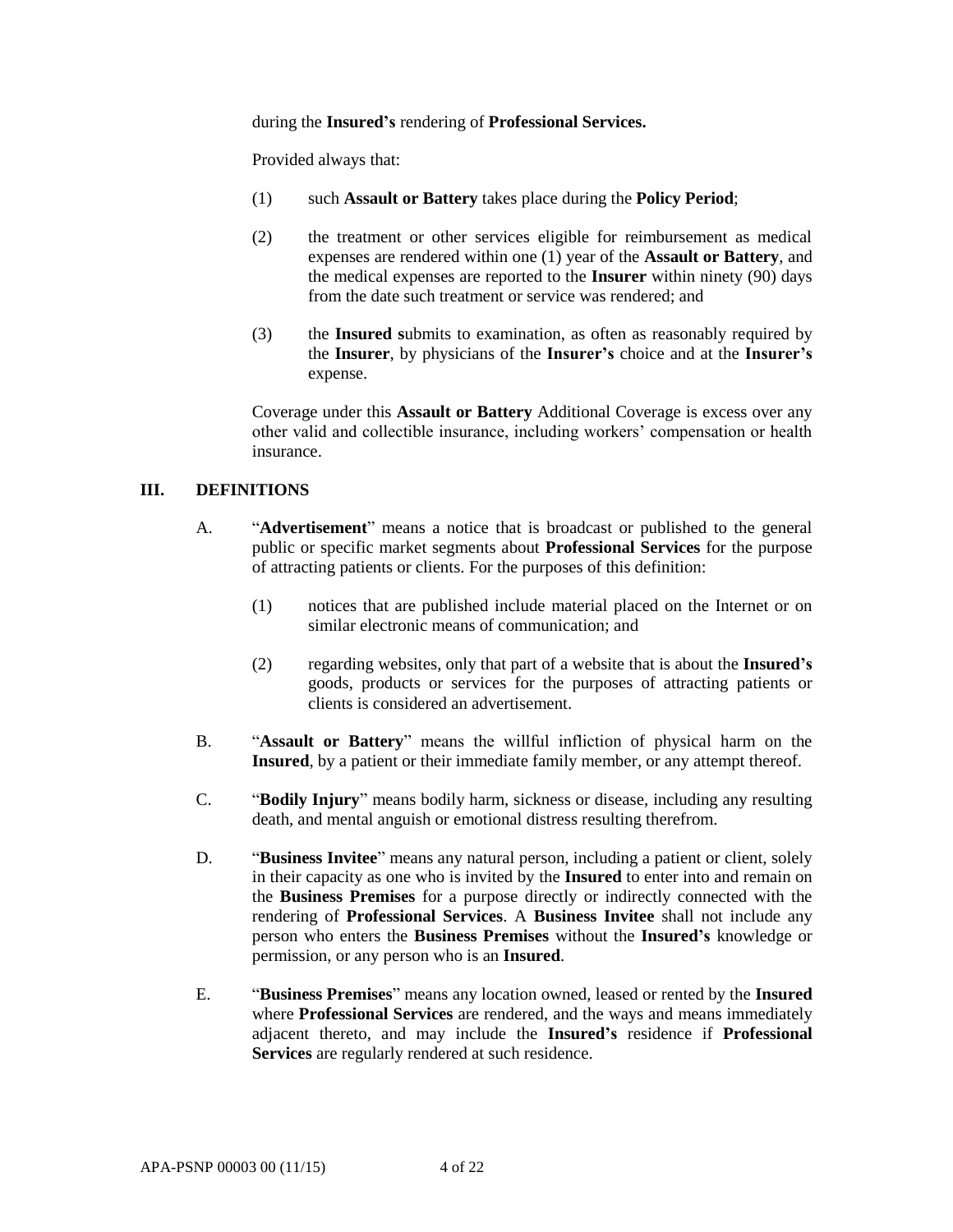- F. "**Claim**" means any:
	- (1) written demand for monetary relief made against an **Insured**;
	- (2) judicial proceeding which is commenced against an **Insured** by service of a civil complaint, notice of charges or similar pleading;
	- (3) arbitration proceeding commenced against an **Insured** by service of a demand for arbitration; or
	- (4) administrative proceeding or formal investigation commenced by a **Regulator,** but solely as respects Insuring Agreement C.

Multiple demands, proceedings or investigations arising out of the same **Professional Incident**, **Privacy Wrongful Act** or **Occurrence** shall be deemed a single **Claim,** which shall be treated as a **Claim** first made during the **Policy Period** in which the first of such multiple demands, proceedings or investigations is made against any **Insured** or in which notice of circumstances relating thereto is first given in accordance with Section VI., paragraph D., whichever occurs first.

- G. "**Damages**" means:
	- (1) settlements or judgments;
	- (2) pre-judgment or post-judgment interest; and
	- (3) costs or fees awarded in favor of the claimant.

#### **Damages** do not include:

- (a) amounts for which the **Insureds** are not legally liable;
- (b) amounts which are without legal recourse to the **Insureds**;
- (c) taxes;
- (d) the return, restitution, refund or disgorgement of fees, profits or amounts charged, held or retained by the **Insured** in connection with the rendering of **Professional Services**;
- (e) fines or penalties, except:
	- (i) as provided for in Section V.D. ; or
	- (ii) **HIPAA** fines and penalties, but solely under Insuring Agreement C.(1); or
- (f) amounts deemed uninsurable under applicable law.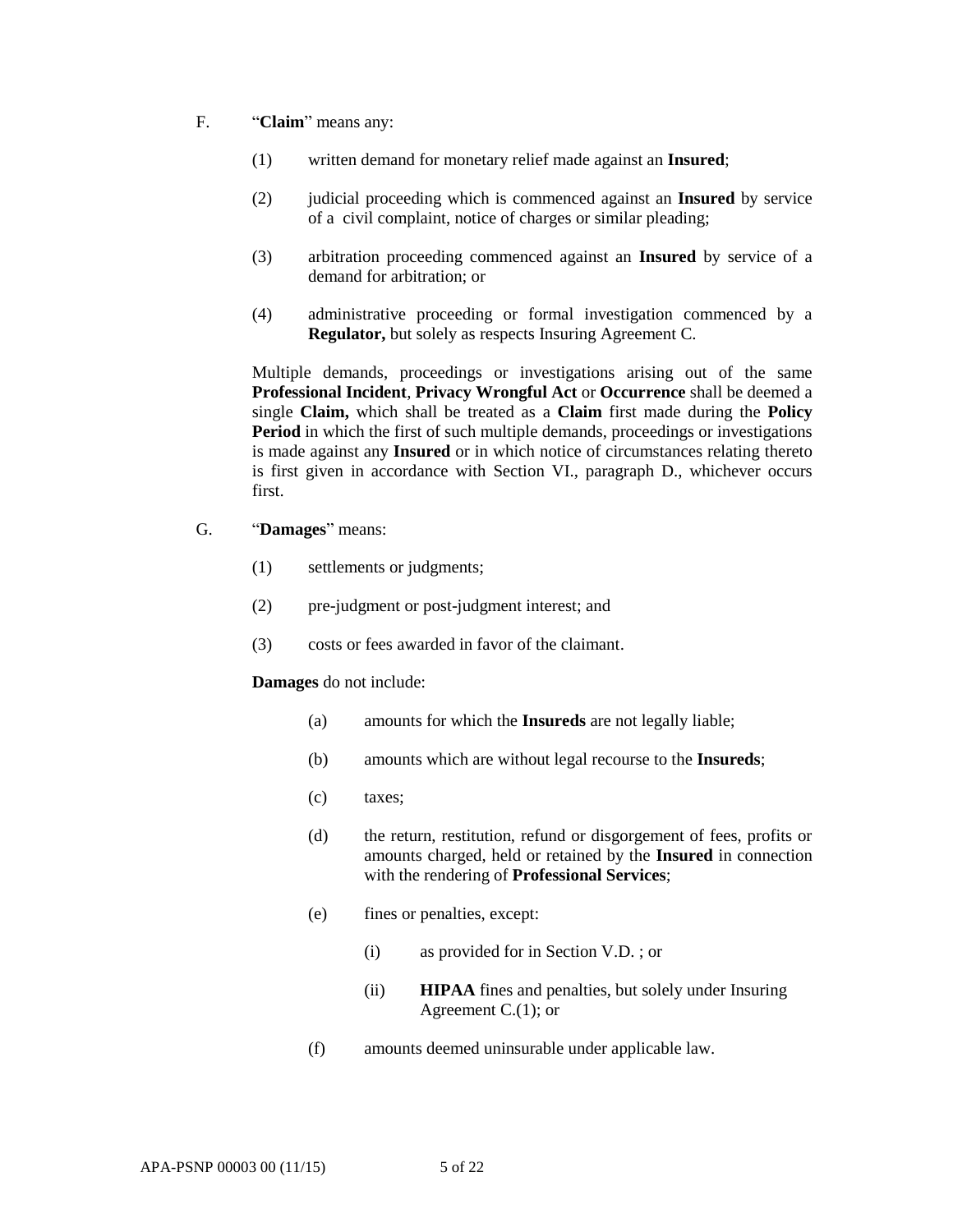H. "**Defense Expenses**" means reasonable and necessary fees, costs, charges or expenses resulting from the investigation, defense or appeal of a **Claim** or a **Proceeding**.

**Defense Expenses** do not include:

- (a) amounts incurred prior to the date a **Claim** is first made, or a **Proceeding** is first brought, and reported to the **Insurer**;
- (b) compensation or benefits of any natural person **Insured** or any overhead expenses of any **Insured** organization;
- (c) fines or penalties; or
- (d) any costs, fees or expenses to comply with a determination or decision made by a regulatory body, licensing board, agency or other organization in a **Proceeding**.
- I. "**Fire Damage**" means **Property Damage** to the tangible property of a third party other than the **Insured**, caused by a fire to premises the **Insured** rents or leases from others or to premises temporarily occupied by the **Insured** with the permission of the owner, solely for the purpose of rendering **Professional Services**. Such premises shall not include the **Insured's** residence. **Fire Damage** includes any water damage caused by such fire. The fire must not be caused intentionally by the **Insured**.

With respect to **Fire Damage**, **Property Damage** shall not include damage to any personal property owned by the **Insured**, or any other personal property of any person that is within the **Insured's** care, custody or control.

- J. "**HIPAA**" means the Health Insurance Portability and Accountability Act of 1996 (Public Law 104-191), as amended, and any regulations promulgated thereunder.
- K. "**Insured(s)**" means:
	- (1) the individual, partnership, or corporation designated as the **Named Insured** in Item 1(a) of the Declarations and the individual(s) designated as Additional **Named lnsureds** in Item 1(b) of the Declarations;
	- (2) any present or former employee, partner, executive officer, director or stockholder of the **Named Insured** designated in Item 1(a) of the Declarations, but only while acting in his or her capacity as such;
	- (3) any individual, partnership or corporation designated in Item 2 of the Declarations, but only as to matters for which a **Named Insured** may be liable;
	- (4) the lawful spouse or domestic partner (whether such status is derived by reason of statutory law, common law or otherwise) of a **Named Insured**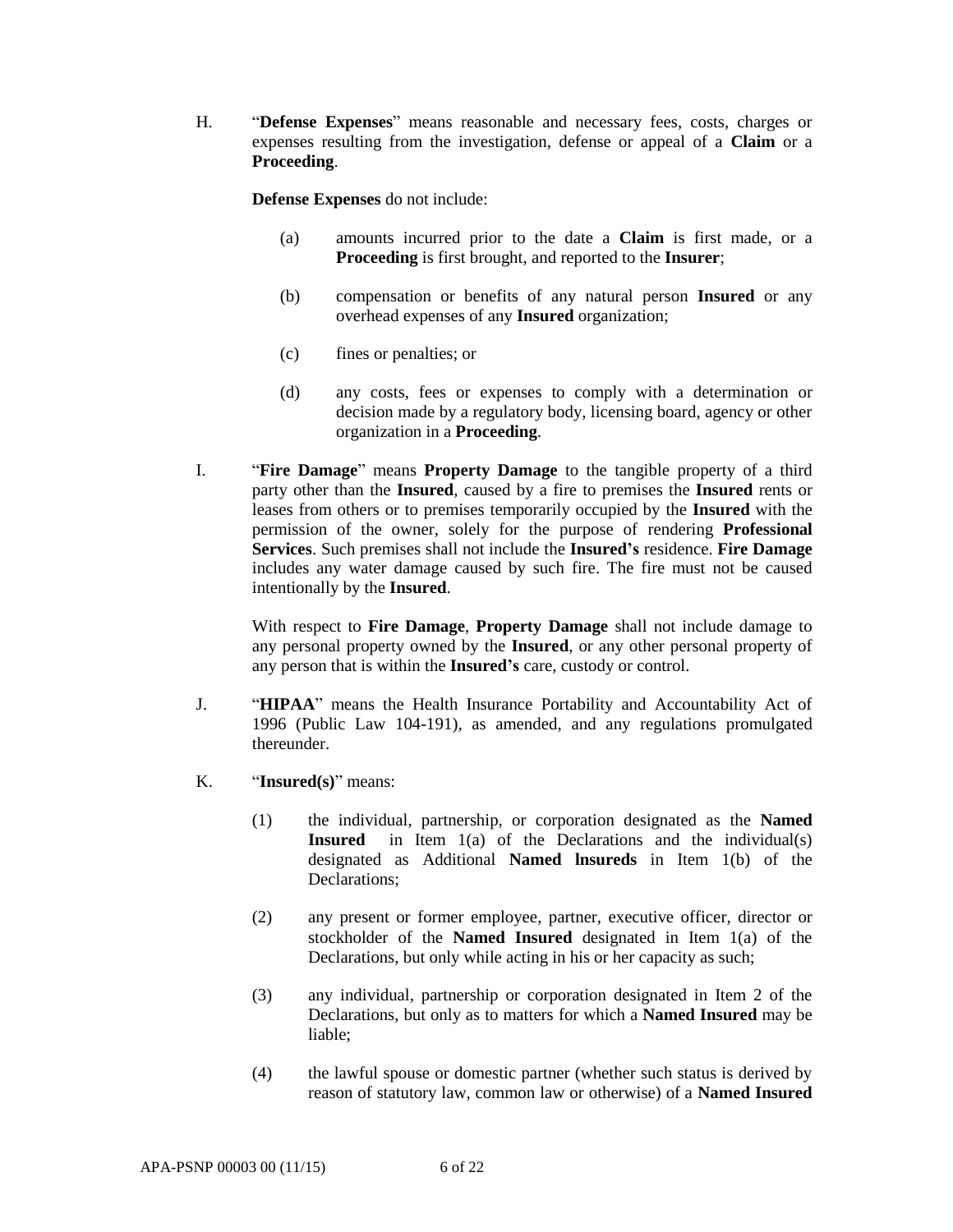arising solely out of his or her status as the spouse or domestic partner of a **Named Insured**; provided, however, that coverage shall not be afforded for any actual or alleged **Professional Incident**, **Privacy Wrongful Act** or **Occurrence** by or on the part of the spouse or domestic partner, unless such person is a **Named Insured**; and

- (5) the estates, heirs or legal representatives of any incompetent, insolvent, bankrupt or deceased person who was an **Insured** at the time the **Professional Incident**, **Privacy Wrongful Act** or **Occurrence** upon which such **Claim** is based were committed; provided, however, that coverage shall not be afforded for any actual or alleged **Professional Incident**, **Privacy Wrongful Act** or **Occurrence** by or on the part of any such estates, heirs or legal representatives.
- L. "**Insurer**" means the Insurer specified in the Declarations.
- M. "**Medical Payments**" means reasonable payments for:
	- (1) first aid administered at the time of an accident;
	- (2) necessary medical, surgical, x-ray and dental services, including prosthetic devices; and
	- (3) necessary ambulance, hospital, professional medical and nursing and funeral services,

provided that such treatment and services are rendered within one year of the **Occurrence** that caused the **Bodily Injury**.

- N. "**Named Insured**" means the natural person(s) or organization(s) named in Item 1(a) or 1(b) of the Declarations.
- O. "**Occurrence**" means:
	- (1) as respects **Bodily Injury** or **Property Damage**, an accident, including continuous or repeated exposure to substantially the same general harmful conditions. All such exposure to substantially the same general harmful conditions will be deemed to arise out of the same **Occurrence**; or
	- (2) as respects **Personal Injury or Advertising Injury,** an offense arising out of the **Insured's** business that causes **Personal Injury or Advertising Injury.** All **Damages** that arise from the same, related or repeated injurious material or act will be deemed to arise out of the same **Occurrence**, regardless of the frequency or repetition thereof, the number and kind of media used and the number of claimants.

**Occurrence** does not include the rendering of **Professional Services** or a **Privacy Wrongful Act**.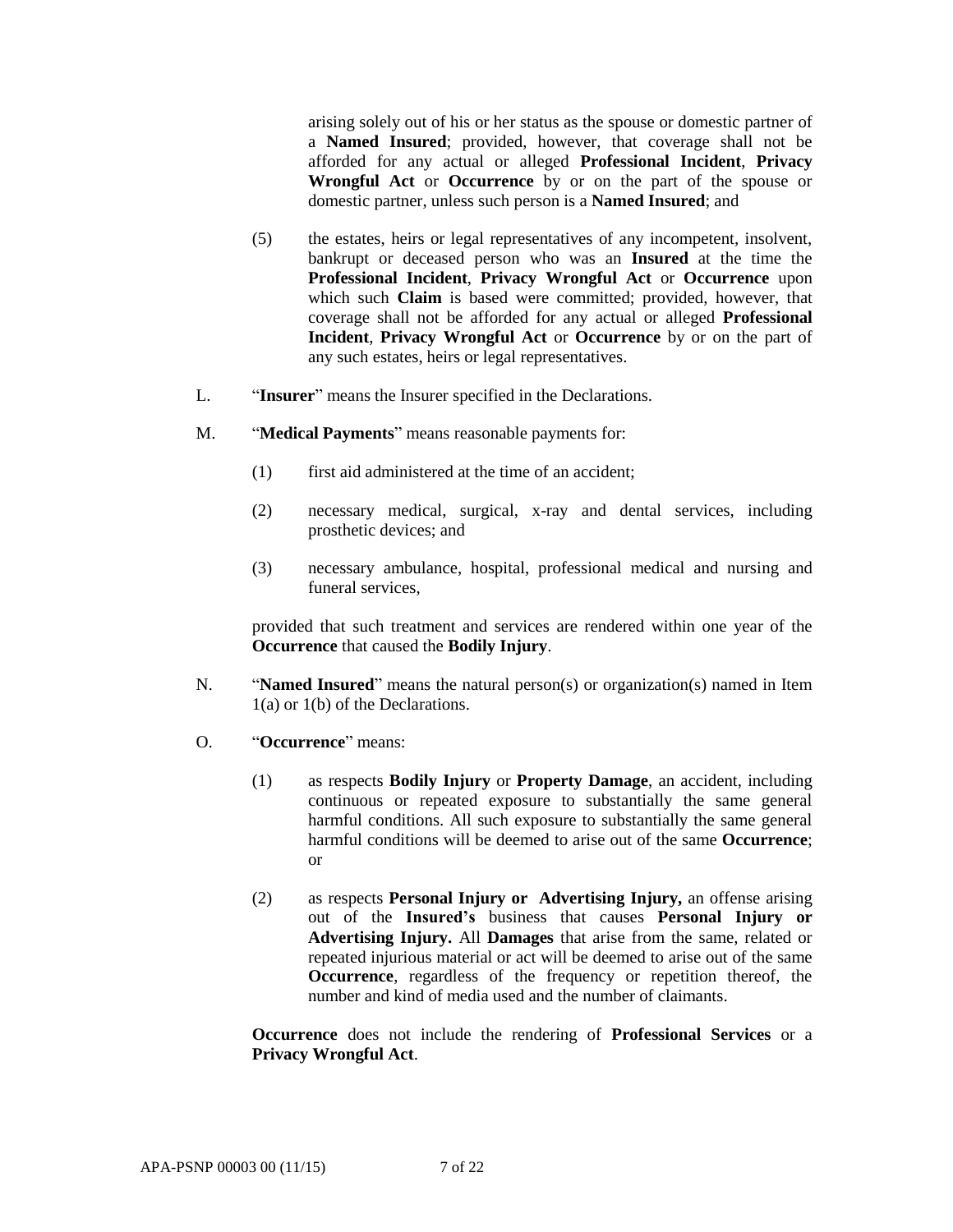- P. "**Personal or Advertising Injury**" means injury, including consequential **Bodily Injury**, suffered by a person other than a patient or client of the **Insured**, arising out of one or more allegations of the following offenses:
	- (1) false arrest, detention or imprisonment;
	- (2) malicious prosecution;
	- (3) the wrongful eviction from, wrongful entry into, or invasion of the right of private occupancy of a room, dwelling or premises that a person occupies, committed by or on behalf of its owner, landlord or lessor;
	- (4) oral or written publication, in any manner, of material that slanders or libels a person or organization or disparages a person's or organization's goods, products or services;
	- (5) oral or written publication, in any manner, of material that violates a person's right of privacy;
	- (6) the use of another's advertising idea in any **Advertisement**; or
	- (7) infringing upon another's copyright, trade dress or slogan in any **Advertisement**.

## Q. **"Personally Identifiable Information**" means:

- (1) information from which an individual may be uniquely and reliably identified, including, but not limited to an individual's name, address, telephone number, email address, in combination with their social security number, account relationships, account numbers, passwords, PIN numbers, credit card numbers or biometric information; or
- (2) personal information as defined in any U.S. federal or state privacy protection law governing the control and use of an individual's personal and confidential information, including any regulations promulgated thereunder, or any similar or related laws or regulations of any foreign jurisdiction, including but not limited to:
	- (1) "nonpublic personal information" as defined by Title V of the Gramm-Leach-Bliley Act of 1999, as amended, and any regulations promulgated thereto;
	- (2) "protected health information" as defined by **HIPAA**.
- R. "**Policy Period**" means the period commencing on the inception date shown in Item 3 of the Declarations. This period ends on the earlier of either the expiration date shown in Item 3 of the Declarations or the effective date of cancellation of this Policy.
- S. "**Pollutant**" means any solid, liquid, gaseous or thermal irritant or contaminant, including smoke, vapor, soot, fumes, acids, alkalis, chemicals and waste.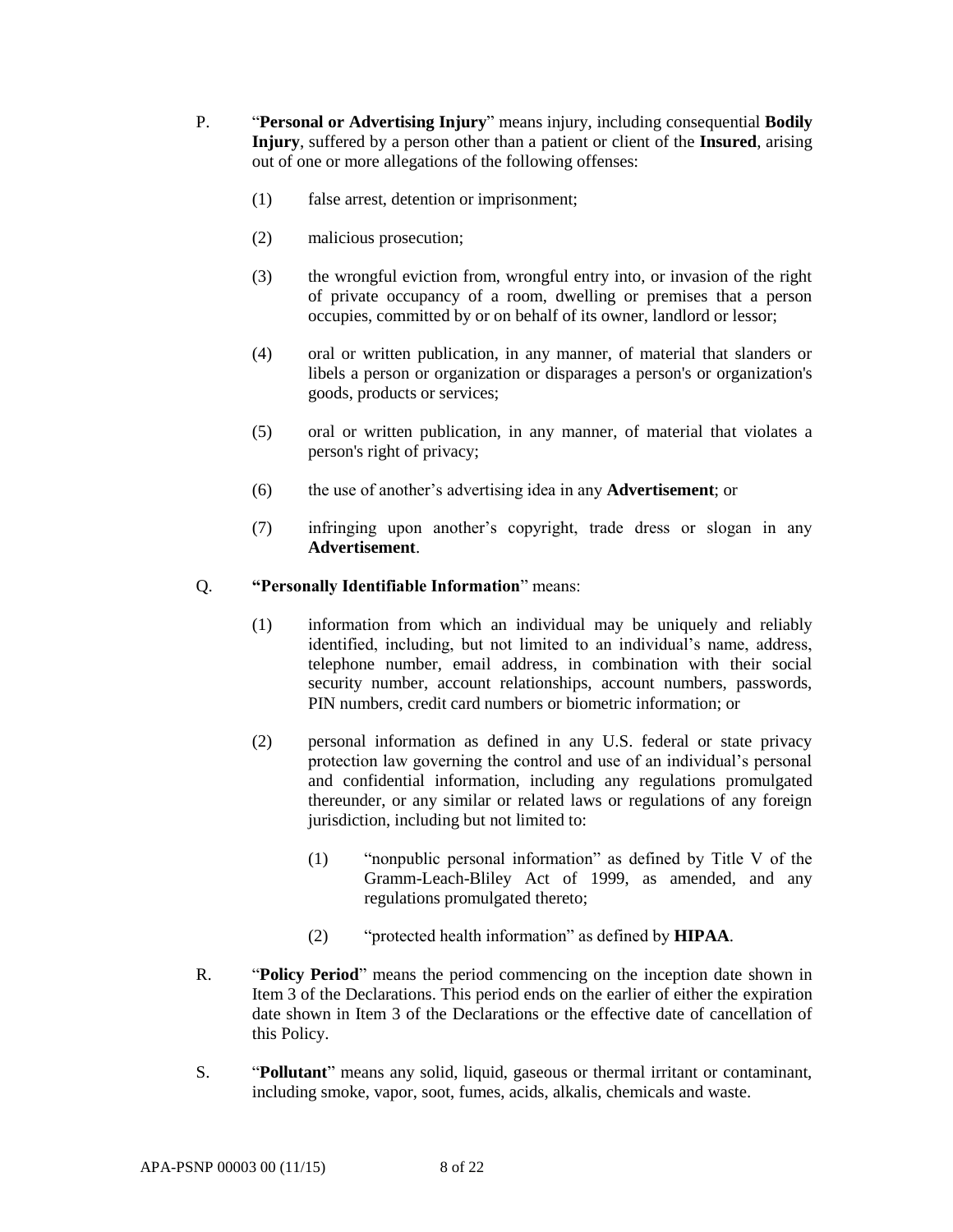- T. **"Privacy Wrongful Act"** means any actual or alleged act, error, or omission committed by any **Insured**, solely in connection with the rendering of **Professional Services**, which results in:
	- (1) the misappropriation or disclosure of **Personally Identifiable Information**;
	- (2) a breach or violation of U.S. federal or state law or regulations associated with the control and use of **Personally Identifiable Information**;

**Privacy Wrongful Act** shall not include any breach or violation of any U.S. federal or state law if such breach or violation is not the result of the actual or potential unauthorized disclosure of, or access to **Personally Identifiable Information**.

All such acts, errors or omissions, as referenced in this definition, that are actually or allegedly caused, committed, or attempted by or claimed against one or more **Insureds** arising out of the same or relating to the same or series of related facts, circumstances, situations, transactions or events shall be deemed to be the same **Privacy Wrongful Act**. **Privacy Wrongful Act** does not include an **Occurrence** or **Professional Incident**.

- U. "**Proceeding**" means any:
	- (1) hearing or disciplinary action before any regulatory body, licensing board, agency or other organization responsible for monitoring, licensing or regulating the **Insured's** conduct as respects the rendering of **Professional Services**, but only if such hearing or action is the direct result of a **Professional Incident** and such **Professional Incident** took place after the **Retroactive Date**;
	- (2) civil proceeding in which the **Insured** is not a defendant but has been ordered to offer deposition testimony regarding **Professional Services**; or
	- (3) civil proceeding in which the **Insured** is not a defendant but has received a subpoena for document or record production.
- V. "**Professional Incident**" means any actual or alleged negligent act, error, or omission, solely in the performance of, or actual or alleged failure to perform, **Professional Services**.

All such acts, errors or omissions, as referenced in this definition, that are actually or allegedly caused, committed, or attempted by or claimed against one or more **Insureds** arising out of the same or relating to the same or series of related facts, circumstances, situations, transactions or events shall be deemed to be the same **Professional Incident**. A **Professional Incident** does not include an **Occurrence** or a **Privacy Wrongful Act.**

W. "**Professional Services**" means psychiatric-mental health related services rendered by the **Insured** as a Psychiatric Nurse Practitioner, Physician's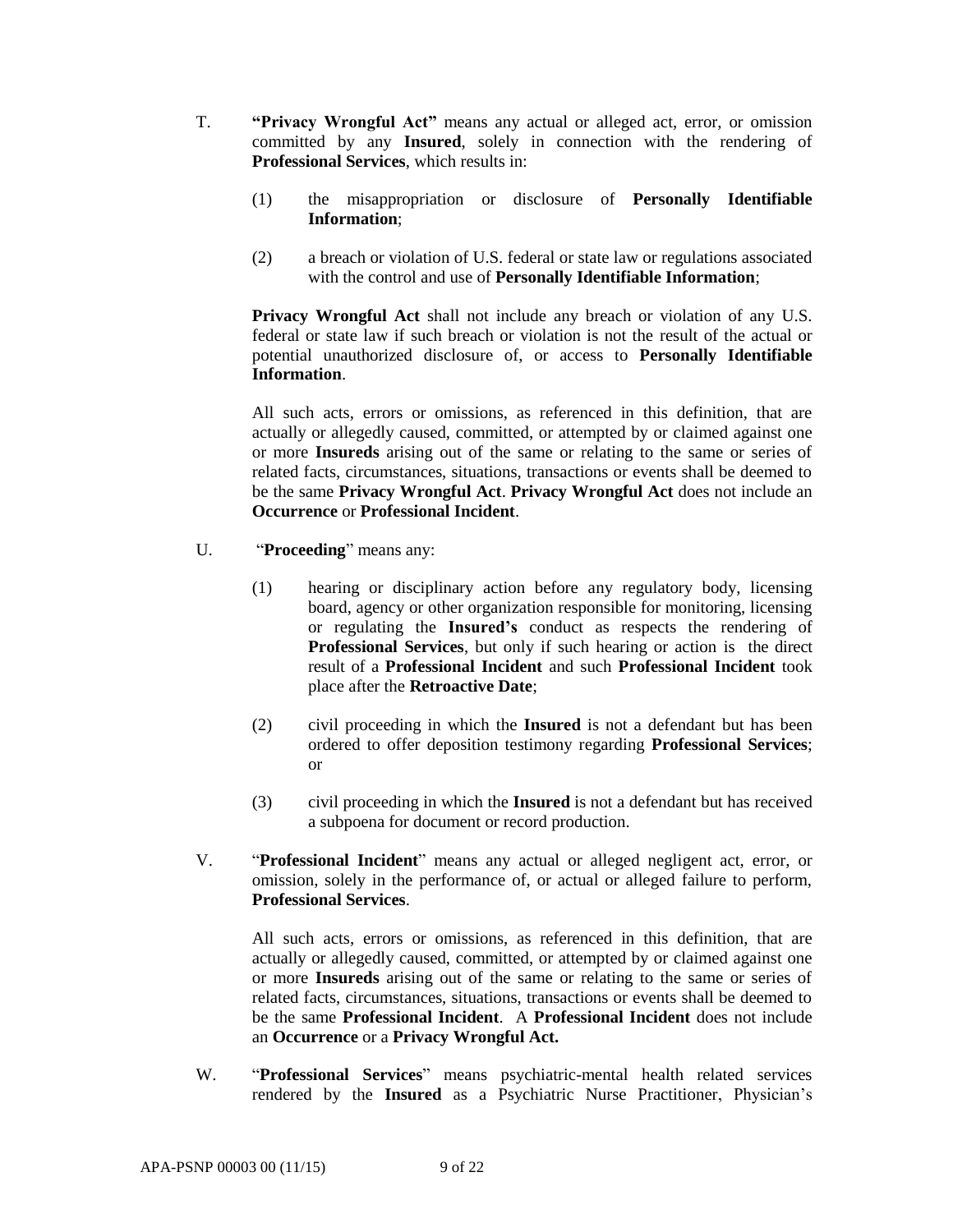Assistant or Advanced Practice Registered Nurse, provided such services are supervised by a licensed Psychiatrist, if required by law, in the jurisdiction in which the **Insured** practices and the **Insured** is licensed, certified and credentialed and/or accredited, as required by law, to practice in the area of psychiatry-mental health in such jurisdiction, as disclosed in the application for this Policy, and is acting within the scope of such licensing, certification, credentials or accreditation.

**Professional Services** includes, but is not limited to the following:

- (1) medical services directly related to the practice of psychiatry or mental health with respect to evaluating, diagnosing or treating a mental disorder, and routine medical care incidental to the provision of such services to patients or clients;
- (2) the practice of forensic psychiatry, including expert testimony or assistance in legal proceedings;
- (3) participation in a licensing, credentialing, certification or accreditation organization, board or committee;
- (4) the publication of articles or books, and broadcasting or telecasting activities directly relating to **Professional Services**;
- (5) formal clinical teaching activities;
- (6) medical services as described in paragraph (1) above, when performed in the context of a clinical trial; or
- (7) the rendering of emergency medical treatment without the expectation of compensation.
- X. "**Property Damage**" means physical injury to or destruction of tangible property, including loss of use of it, or loss of use of tangible property which has not been physically injured or destroyed.
- Y. "**Regulator**" means any federal, state or local governmental authority, including but not limited to any regulatory body, licensing board, agency or other organization responsible for monitoring, overseeing or licensing the rendering of **Professional Services**.
- Z. "**Retroactive Date**" means the date set forth in Item 6 of the Declarations.
- AA. "**Sexual Misconduct**" means any type of actual, alleged, attempted, or proposed physical touching or caressing, or suggestion thereof by the **Insured** or any person for whom the **Insured** may be legally responsible, with or to any of the **Insured's** past or present patients or clients, or with or to any relative or any person who regularly resides with any such patient or client, or with or to any person with whom such patient or client or relative has an affectionate personal relationship, which could be considered sexual in nature and/or inappropriate to any **Professional Services** being rendered.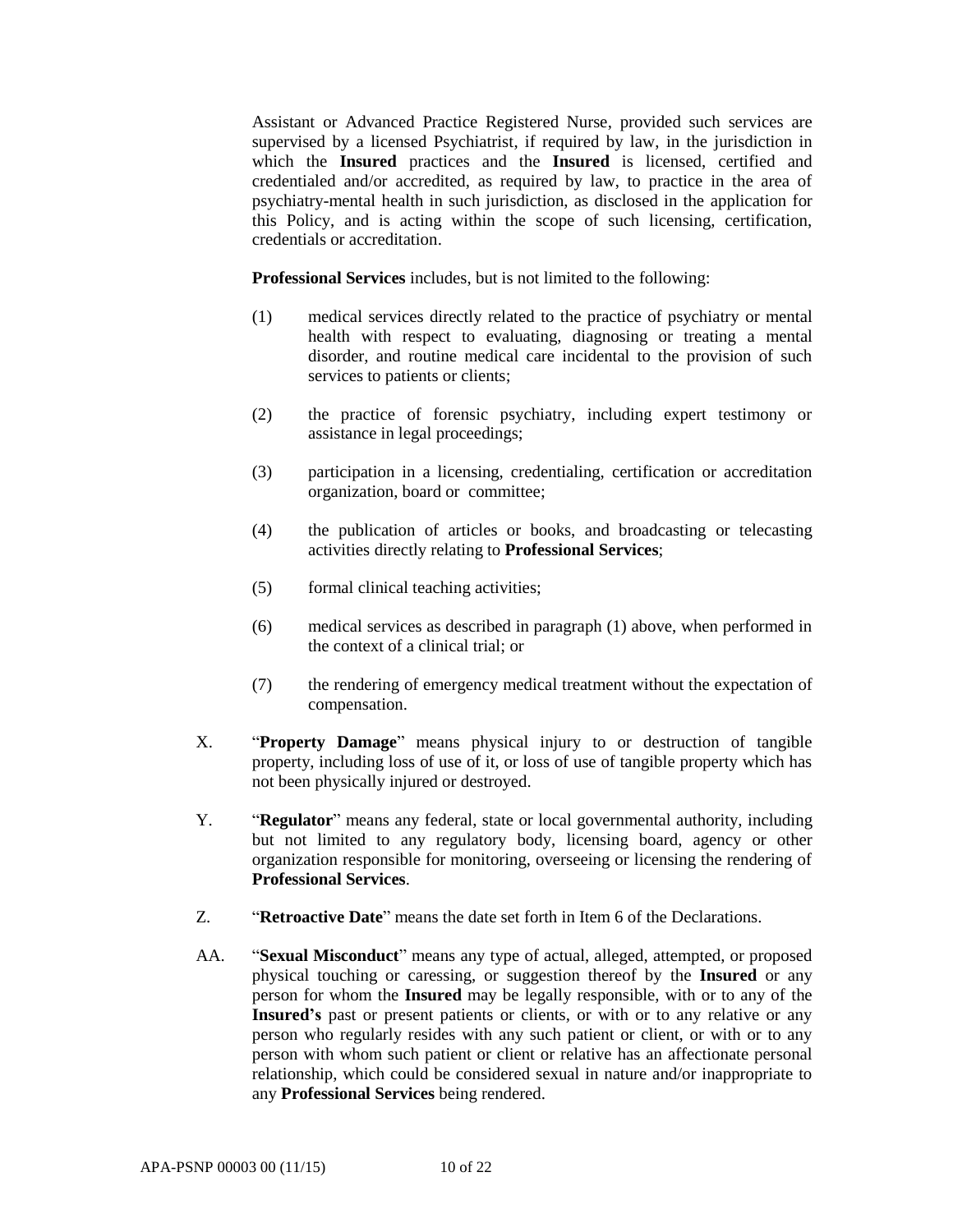## **IV. EXCLUSIONS**

- A. This Policy shall not cover any **Defense Expenses** or **Damages** in connection with any **Claim** or **Proceeding**:
	- (1) alleging, arising out of, based upon or attributable to an **Insured's** dishonest, fraudulent, criminal, or malicious act, error, or omission, or that of any person for whose acts the **Insured** is legally responsible.

In determining the applicability of Exclusion A.(1), the facts pertaining to, the knowledge possessed by, or any **Professional Incident**, **Occurrence** or **Privacy Wrongful Act** committed by, any **Insured** shall not be imputed to any other **Insured**.

- (2) alleging, arising out of, based upon or attributable to any actual or alleged discrimination, harassment, retaliation, wrongful discharge, termination or any other employment-related or employment practice claim, including but not limited to any wage-hour claim, or claim of discrimination or harassment by any party who is not an employee of the **Insured**;
- (3) for any act, error or omission of a managerial or administrative nature; provided, however, that this Exclusion shall not apply to any **Claim** or **Proceeding** arising from the rendering of **Professional Services** as set forth in Definition W.(3) and (4);
- (4) alleging, arising out of, based upon or attributable to the **Insured's** ownership or operation of a hospital or other similar facility, or any other facility which provides bed and board or in-patient care, or a laboratory;
- (5) brought by, or on behalf of, any **Insured**, or for injury or damage sustained by any spouse or person who regularly resides in the home of any **Insured**;
- (6) for **Bodily Injury** or **Property Damage** arising out of the ownership, maintenance, use, operation or entrustment to others of any automobile, watercraft, aircraft or motor vehicle, or the loading or unloading thereof;
- (7) for **Bodily Injury** or damage to the **Insured's** employee or any independent contractor or employee of any independent contractor working for such **Insured**, arising out of the course of his or her work for such Insured, or to the spouse or relative of such employee or independent contractor as a consequence of injury or damage to the employee or independent contractor;
- (8) alleging, arising out of, based upon or attributable to any obligation pursuant to any workers' compensation, disability benefits, unemployment compensation, unemployment insurance, retirement benefits, social security benefits or similar law;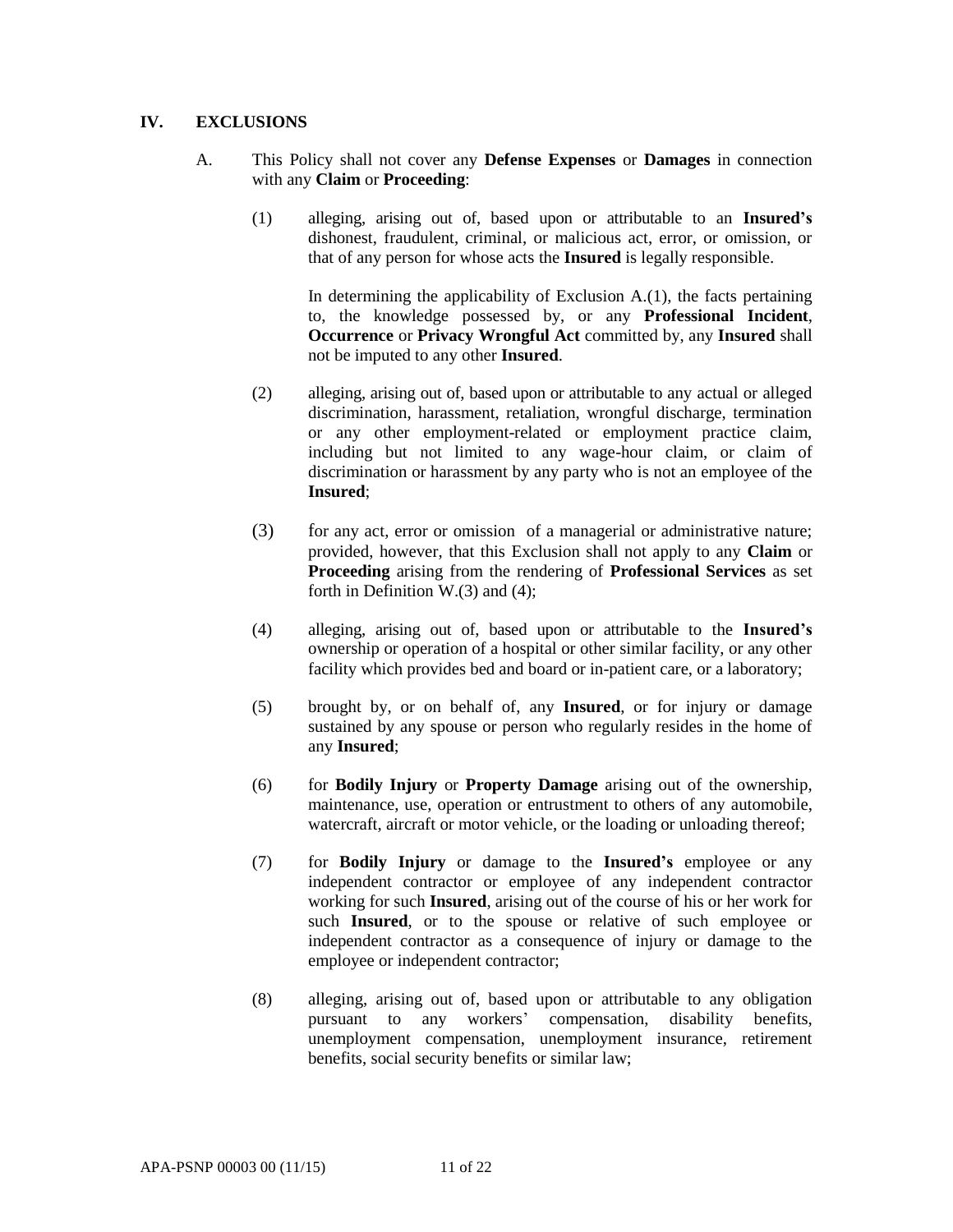- (9) arising out of any intentional act of plagiarism, infringement or violation of any copyright, patent, trademark or service mark or the misappropriation of intellectual property, ideas or trade secrets;
- (10) alleging, arising out of, based upon or attributable to **Property Damage** to property the **Insured** owns, rents, occupies, borrows or uses, or is in the **Insured's** care, or to premises the **Insured** has sold, given away, or abandoned; provided, however, that this Exclusion shall not apply to a **Claim** under Insuring Agreement B.(3) or Additional Coverage G.;
- (11) alleging, arising out of, based upon or attributable to any business relationship between the **Insured** and any past or present patient or client;
- (12) alleging, arising out of, based upon or attributable to any **Professional Incident** committed with the knowledge that it was a **Professional Incident**, or which, before the effective date of this Policy, the **Insured** was aware of and could reasonably have foreseen might result in a **Claim** or a **Proceeding**;
- (13) alleging, arising out of, based upon or attributable to any **Professional Service** that is not allowable since the **Insured's** professional license or registration to practice medicine or prescribe controlled substances is suspended, revoked, terminated, surrendered or is not in effect;
- (14) alleging, arising out of, based upon or attributable to any **Professional Incident** committed while the **Insured** was under the influence of a drug or intoxicant;
- (15) caused directly or indirectly by war or any act of war, invasion, act of foreign enemy, hostilities (whether or not war is declared), strike, riot or civil commotion, civil war, rebellion, revolution, insurrection, military or usurped power or terrorism;
- (16) alleging, arising out of, based upon or attributable to the design, manufacture, use, distribution, promotion, or sale of any medication, device or equipment, or protocols; provided, however, that this Exclusion shall not apply to any **Claim** or **Proceeding** arising from: (1) the prescription of an FDA approved medication to a patient in the rendering of **Professional Services**; or (2) the rendering of **Professional Services** in a clinical trial as described in Definition W.(6) provided that such clinical trial has been reviewed and approved by the FDA or an Institutional Review Board;
- (17) alleging, arising out of, based upon or attributable to, or in any way related to fungi, including mold or mildew, any mycotoxins, toxins, allergens, spores, scents, vapors, gases or by-products released by fungi, regardless of whether such fungi is:
	- (a) airborne;
	- (b) contained in a product; or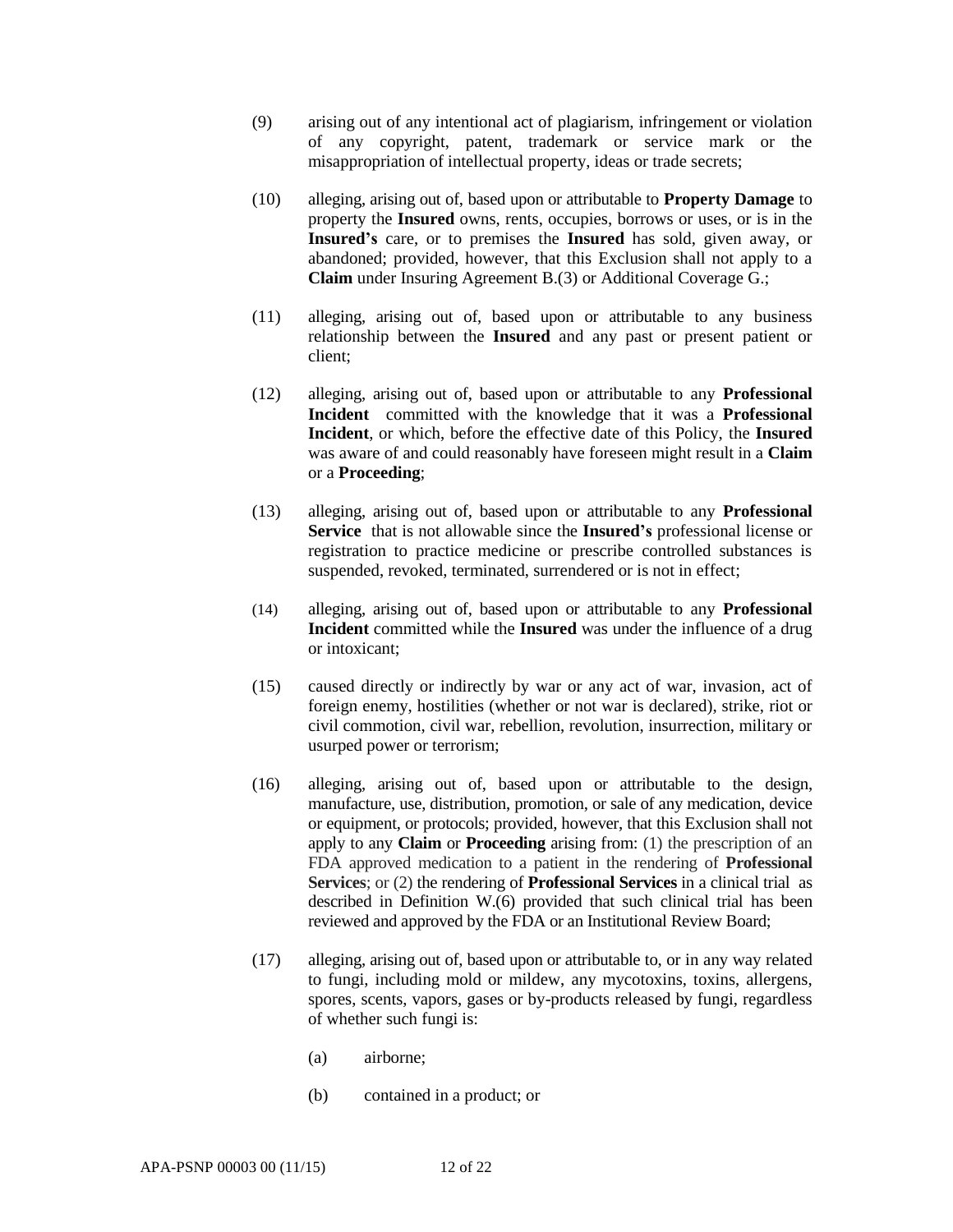- (c) contained in or a part of any building, structure, building material or any component of any part of any of the foregoing.
- (18) alleging, arising out of, based upon or attributable to the actual, alleged or threatened discharge, dispersal, release or escape of **Pollutants**; or any liability or obligation to test, monitor, clean up, remove, contain, treat, detoxify or neutralize **Pollutants**, whether or not any of the foregoing are to be performed by or on behalf of the **Insured**;
- (19) alleging, arising out of, based upon or attributable to any procedure, treatment, course of treatment, or diagnosis that is outside the scope of the **Insured's** specialty or training;
- (20) alleging, arising out of, based upon or attributable to:
	- (a) any actual or alleged Medicare/Medicaid fraud or abuse or any other actual or alleged fraud against the government; or
	- (b) any improper or excessive billing for the cost of the **Insured's** goods or services or any other type of billing or fee dispute.
- B. This Policy shall not cover any **Defense Expenses** or **Damages** in connection with any **Claim** or **Proceeding** or any notification costs from a **Privacy Wrongful Act** based upon, arising out of, directly or indirectly resulting from or in any way involving any of the following:
	- (1) unsolicited electronic dissemination of faxes, emails, text messages or similar communications to any prospective or actual patient or **Business Invitee** of the **Insured** or to any other third party, including but not limited to any violation of the Telephone Consumer Protection Act, any federal or state anti-spam statute, or any other federal or state statute, law or regulation relating to a person's or entity's right of seclusion;
	- (2) failure, interruption or reduction in supply of utility service or infrastructure including without limitation electrical, gas, water, telephone, Internet, cable, satellite or telecommunications;
	- (3) any wireless network that is not protected by either Wi-Fi Protected Access ("WPA") or any other security protocol that provides equal or greater protections than WPA;
	- (4) the use of a laptop computer, portable computer or other portable electronic device that does not employ whole disc encryption;
	- (5) back-up tapes, optical media or any other form of portable back-up media which are not encrypted; or
	- (6) expiration or withdrawal of technical support by a software vendor.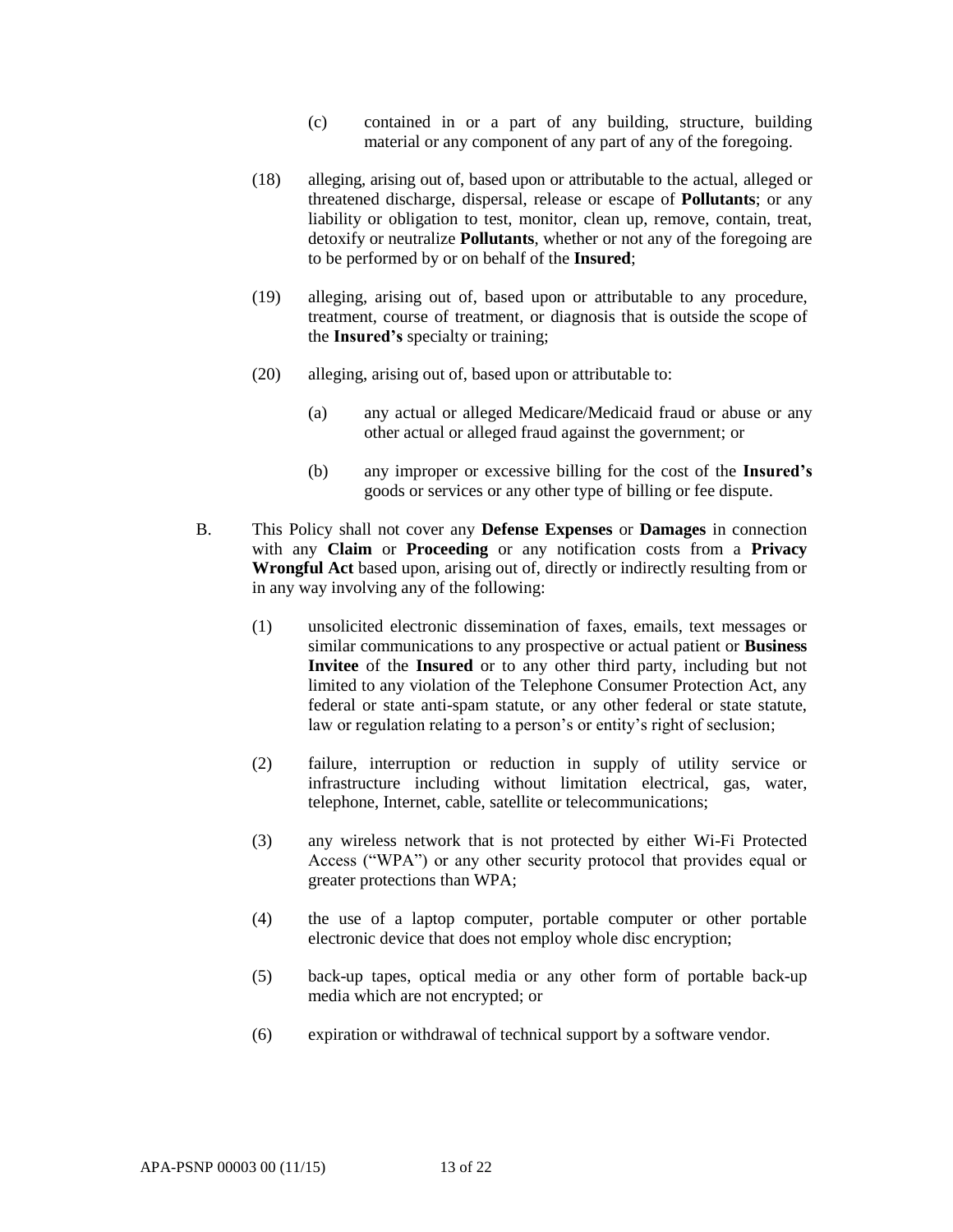## **V. LIMITS OF LIABILITY**

#### A. **Maximum Limits of Liability - Insuring Agreements:**

- (1) The Limits of Liability for the Insuring Agreements as set forth in this Section V. A. are part of, and not in addition to, the Aggregate Limit of Liability shown in Item 4(c) of the Declarations.
- (2) As respects Insuring Agreement A., the amount set forth in Item 4(a) of the Declarations ("Per Claim - Insuring Agreement A.") is the most the **Insurer** will be liable to pay for **Damages** for any **Claim** under this Insuring Agreement. **Defense Expenses** are not part of, and are in addition to, the amount shown in Item 4(a) of the Declarations.
- (3) As respects Insuring Agreements B.(1) and B.(2), the amount set forth in Item 4(b) of the Declarations ("Per Claim - Insuring Agreements B.(1) and B.(2)") is the most the **Insurer** will be liable to pay for **Damages** for any **Claim** under these Insuring Agreements. **Defense Expenses** are not part of, and are in addition to, the amount shown in Item 4(b) of the **Declarations**
- (4) As respects Insuring Agreement B.(3), \$150,000 is the most the **Insurer** will be liable to pay for **Damages** for all **Claims** for **Fire Damage** under this Insuring Agreement, regardless of the number of such **Claims**.
- (5) As respects Insuring Agreement C., \$25,000 is the most the **Insurer** will be liable to pay for: (a) **Damages** and **Defense Expenses** for all **Claims**  under this Insuring Agreement, regardless of the number of such **Claims**; and (b) all notification costs arising from a **Privacy Wrongful Act** under paragraph (2) of this Insuring Agreement, regardless of the number of such **Privacy Wrongful Acts**. Such **Defense Expenses** are part of, and not in addition to, the Aggregate Limit of Liability set forth in Item 4(c) of the Declarations.
- (6) If the **Insurer** has named an additional **Named Insured** in Item 1(b) of the Declarations, the applicable Limits of Liability will apply separately to each such additional **Named Insured**, but only with respect to the coverage provided under Insuring Agreement A.
- (7) In the event that a **Claim** is made against the **Insureds** for which coverage may be provided under both Insuring Agreement A. and Insuring Agreement B. of this Policy, coverage shall only be provided under one Insuring Agreement and such **Claim** shall be subject to only "each Claim" Limit of Liability.

## B. **Aggregate Limit of Liability:**

The amount set forth in Item  $4(c)$  of the Declarations ("Aggregate") is the maximum total amount the **Insurer** will be liable to pay for:

(1) **Damages** for all **Claims** under Insuring Agreements A. and B.; and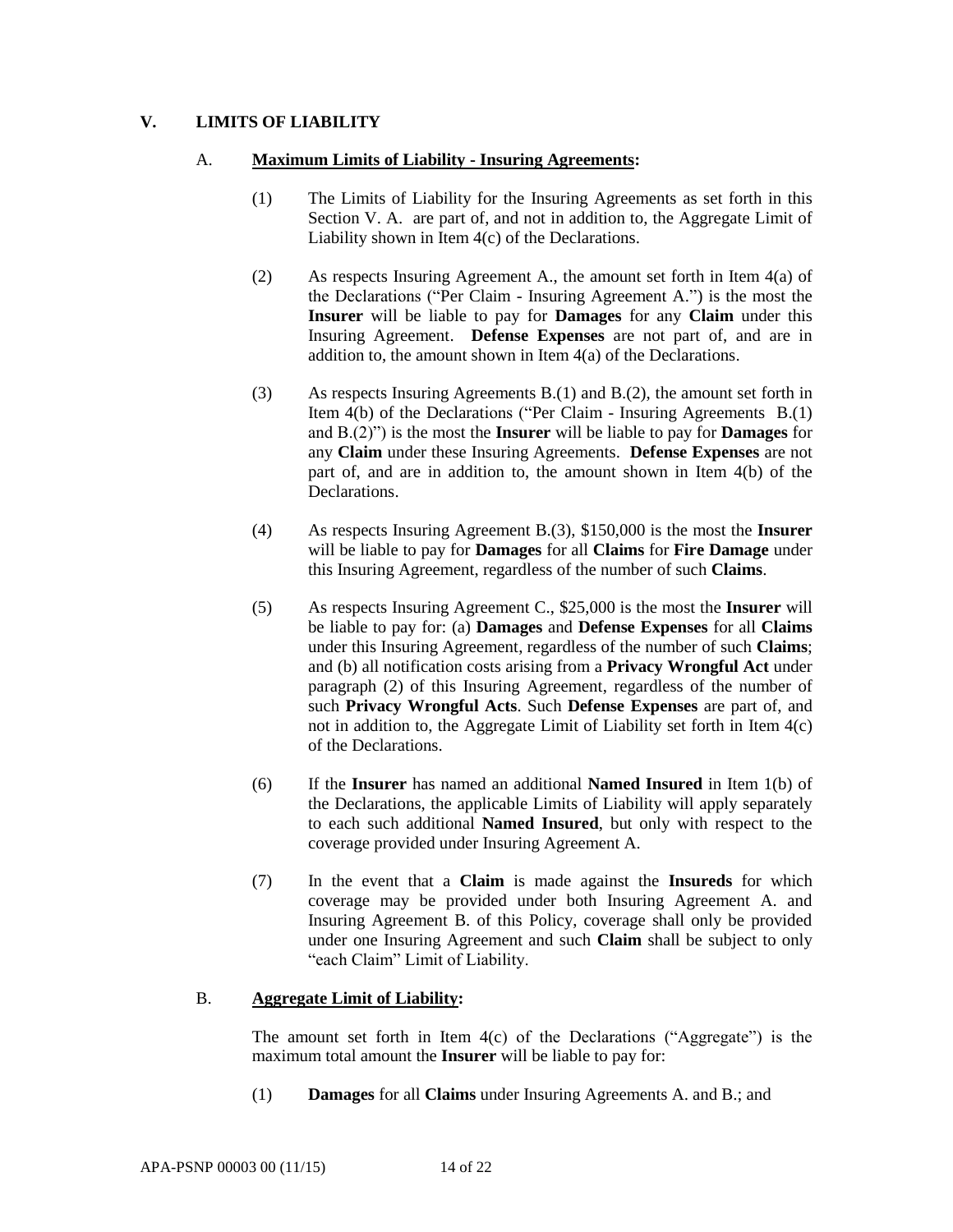(2) **Damages** and **Defense Expenses** for all **Claims** and notification costs under Insuring Agreement C.,

regardless of the number of **Claims** under all Insuring Agreements, including **Claims** involving, or at any time involving, any allegation of **Sexual Misconduct**.

## C. **Maximum Limit of Liability - Sexual Misconduct:**

\$25,000 is the most the **Insurer** will be liable to pay for all **Claims** against the **Insured** involving any **Sexual Misconduct** by the **Insured** or by any person for whom the **Insured** may be legally responsible. If any **Sexual Misconduct** is alleged at any stage during a **Claim**, all allegations in that **Claim** which arise out of the same or related professional treatment or relationship will be subject to that \$25,000 maximum. If the **Insurer** has paid this \$25,000 maximum, it will no longer have any duty to defend any **Claim** involving any **Sexual Misconduct**. This \$25,000 maximum is part of, and not in addition to, the Limits of Liability shown in Items 4(a) and 4(c) of the Declarations.

## D. **Maximum Limit of Liability - Punitive Damages:**

\$250,000 is the most the **Insurer** will be liable to pay for punitive or exemplary damages, or the multiple portion of any multiplied damages award arising from a **Claim**, regardless of the number of such **Claims**. The **Insurer** will be liable for such damages only to the extent such damages are insurable under the applicable law. This \$250,000 maximum is part of, and not in addition to, the Limits of Liability shown in Items 4(a) and 4(c) of the Declarations.

## E. **Maximum Limits of Liability - Additional Coverages:**

- (1) The Limits of Liability applicable to Section II., Additional Coverages, are in addition to, and not part of, the Limits of Liability applicable to Section I., Insuring Agreements.
- (2) As respects Additional Coverage D., the amount set forth in Item  $4(d)$  of the Declarations ("Per Proceeding") is the most the **Insurer** will be liable to pay for **Defense Expenses** incurred with respect to each **Proceeding**.
- (3) As respects Additional Coverage E., \$100,000 is the most the **Insurer** will be liable to pay for **Medical Payments** caused by an **Occurrence,**  regardless of the number of such **Occurrences.**
- (4) \$15,000 is the most the **Insurer** will reimburse the **Insured** for the costs and expenses for medical supplies under Additional Coverage F., including one (1) hour of the **Insured's** lost earning at \$100.00 per hour or the **Insured's** average hourly rate charged for **Professional Services**, whichever is less.
- (5) \$25,000 is the most the **Insurer** will reimburse the **Insured** for medical expenses as a result of **Bodily Injury** or **Property Damage** caused by an **Assault or Battery** under Additional Coverage G.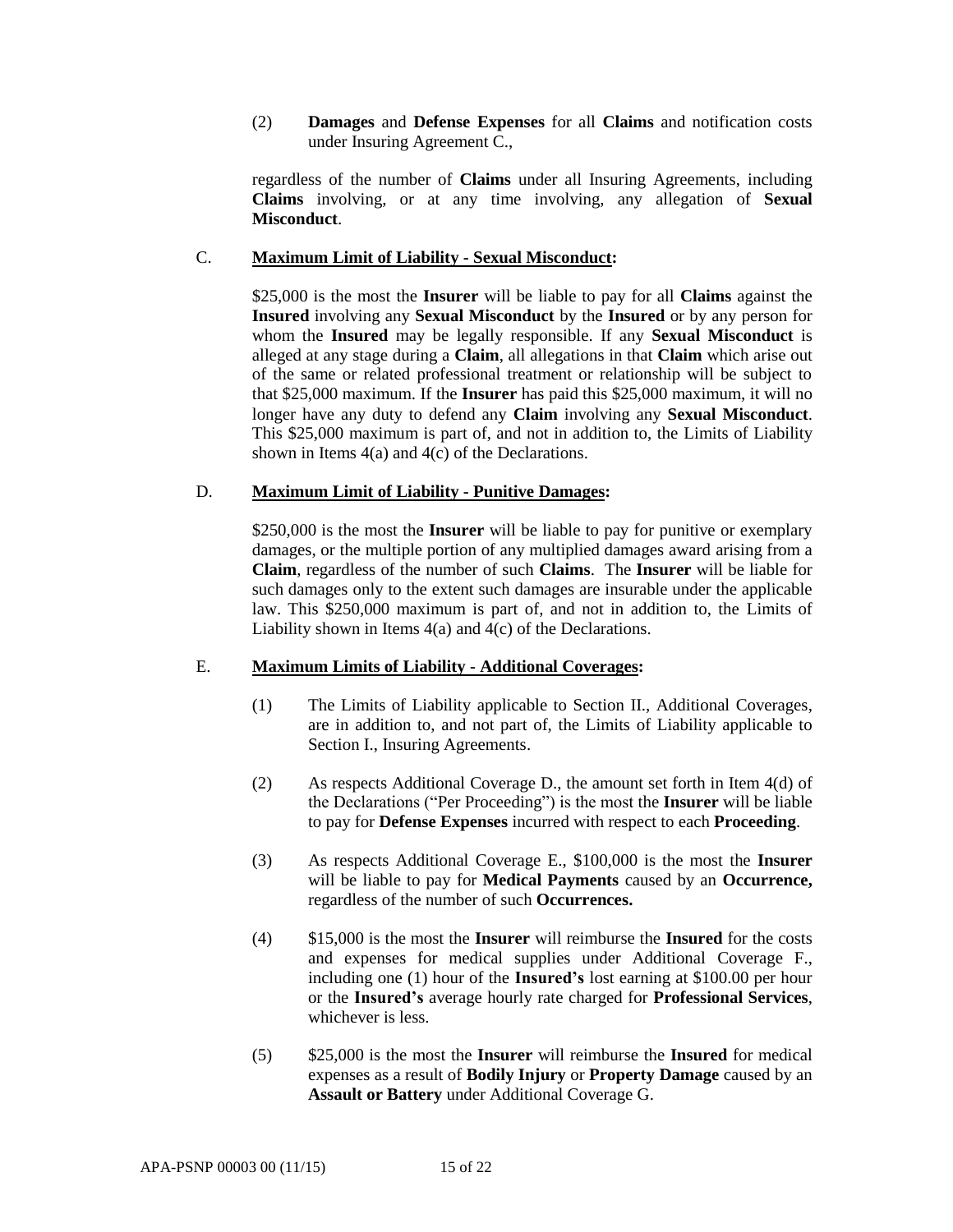(6) If the **Insurer** has named an additional **Named Insured** in Item 1(b) of the Declarations, the Limits of Liability shown in the Declarations will apply separately to each such additional **Named Insured**, but only with respect to the coverage provided under Additional Coverage D.

## F. **Effect of Paying Limits of Liability:**

- (1) If the **Insurer** fully pays the Sexual Misconduct Limit of Liability set forth in paragraph C. of this Section V., it will have no duty to pay any additional amount(s) in connection with any **Claim** involving, or at any time involved, any allegation of **Sexual Misconduct**.
- (2) If the **Insurer** fully pays the Fire Damage Limit of Liability set forth in paragraph A.(4) of this Section V., it will have no duty to pay any additional amount(s) in connection with any **Claim** involving **Fire Damage**.
- (3) If the **Insurer** fully pays the Privacy Wrongful Act Limit of Liability set forth in paragraph  $A(5)$  of this Section V., it will have no duty to pay any additional amount(s) in connection with any **Claim** involving, or any notification costs arising from, a **Privacy Wrongful Act**.
- (4) If the **Insurer** fully pays the Limit of Liability applicable to a particular **Claim** under Insuring Agreements A., B. or C., it will have no duty to pay any additional amount(s) under Additional Coverages A., B. or C. in the event such Additional Coverages would otherwise apply to such **Claim**.
- (5) If the **Insurer** fully pays the Aggregate Limit of Liability set forth in Item 4(c) of the Declarations, it will have no duty to: (i) pay any additional amount(s) in connection with any **Claim**, whether or not the Limit of Liability applicable to such **Claim** has been exhausted; (ii) defend any **Claim**; (iii) pay any additional amount(s) under Insuring Agreement  $C.(2)$ ; or (iv) pay any additional amount(s) under Section II. Additional Coverages.

## **VI. NOTICE PROVISIONS**

- A. The **Insured** must give the **Insurer** or its authorized agent written notice of any:
	- (1) **Claim** as soon as practicable after it is first made; or
	- (2) **Proceeding** as soon as practicable after it is first brought,

but in no event more than sixty (60) days after the end of the **Policy Period**.

However, in the event the **Insured** has obtained an Extended Reporting Period endorsement pursuant to Section VIII., notice of a **Claim** may be provided during the Extended Reporting Period.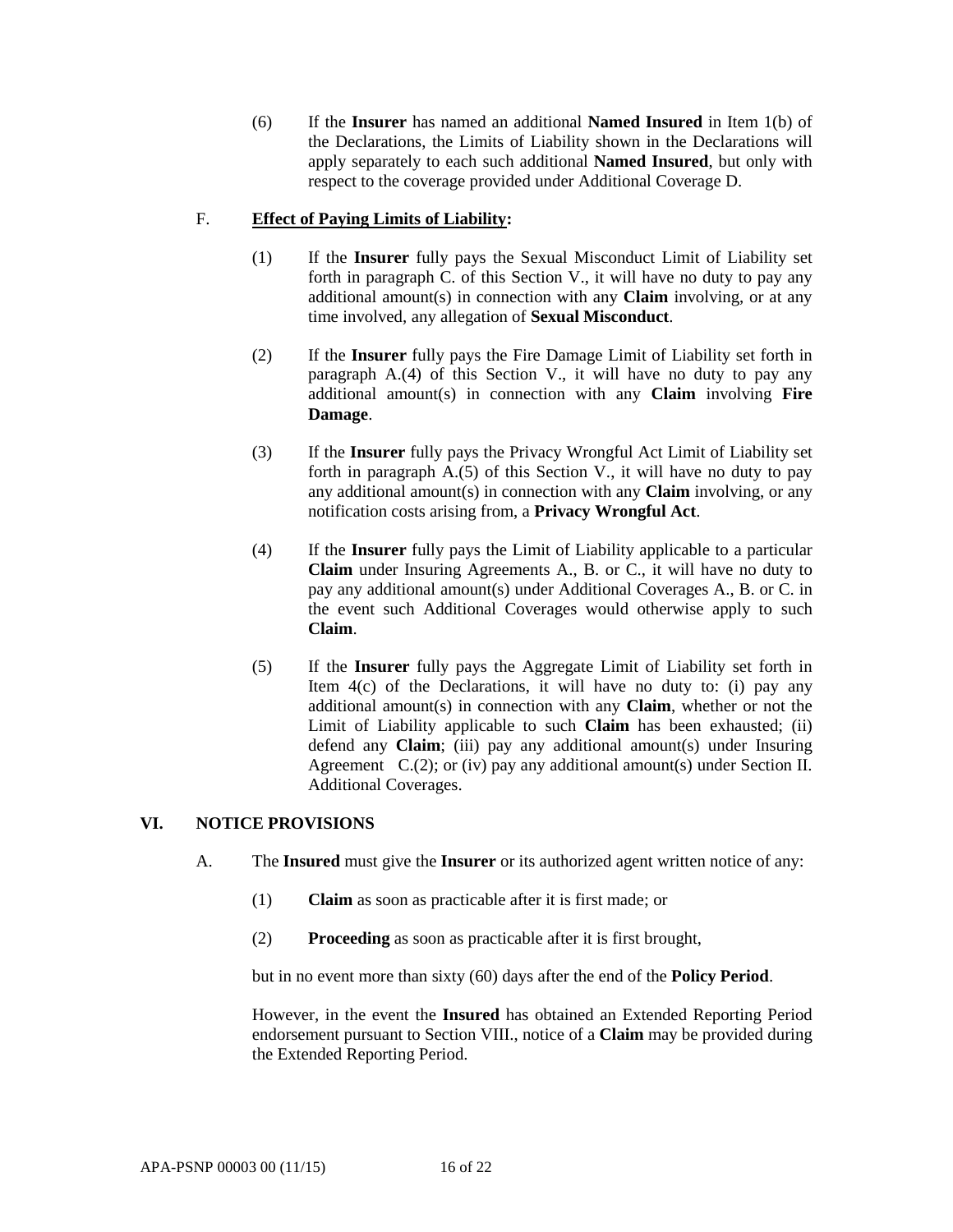- B. The **Insured** must also, as soon as possible, record and notify the **Insurer** of the specifics of the **Claim** or **Proceeding** and the date the **Insured** first received notice of it.
- C. The **Insured** must provide the **Insurer** or its authorized agent with a copy of all demands or legal papers the **Insured** receives as respects a **Claim** or **Proceeding.**
- D. If, during the **Policy Period**, the **Insured** first becomes aware of a **Professional Incident, Occurrence** or **Privacy Wrongful Act** which the **Insured** believes may give rise to a **Claim**, in order for any resulting **Claim** to be covered, the **Insured** must give the **Insurer** or its authorized agent written notice during the **Policy Period** of such **Professional Incident, Occurrence** or **Privacy Wrongful Act.** Such notice must state when and where the **Professional Incident, Occurrence** or **Privacy Wrongful Act** took place, the names and addresses of any witnesses and/or injured people, and the nature and location of any injury or damage.
- E. Solely as respects "notification costs" coverage under Insuring Agreement C.(2), the **Insured** must give the **Insurer** or its authorized agent written notice of the **Privacy Wrongful Act** as soon as practicable and obtain the **Insurer's** prior written approval before incurring notification costs as respects such **Privacy Wrongful Act**.
- F. Solely as respects **Medical Payments** coverage under Additional Coverage E., the **Insured** must give the **Insurer** or its authorized agent written notice of the **Occurrence** as soon as practicable after it takes place, but in no event more than sixty (60) days after the end of the **Policy Period**. In addition, such **Medical Payments** must be reported to the **Insurer** within ninety (90) days from the date such medical treatment or service was rendered to the injured **Business Invitee**.

## **VII. DEFENSE OF CLAIMS AND PROCEEDINGS, AND SETTLEMENT**

With respect to **Claims** under Insuring Agreements A. and B., the **Insurer** has the right and duty to defend, at the **Insurer's** expense and using counsel selected by the **Insurer**, any **Claim** against the **Insured** covered under such Insuring Agreements, even if the **Claim** is groundless, false or fraudulent. The **Insurer** also has the right to investigate any **Claim** and, with the **Insured's** written consent, to settle any **Claim** if the **Insurer** believes that settlement is proper.

With respect to **Claims** under Insuring Agreement C., the **Insured** has the right and duty to defend, subject to the Limits of Liability and using counsel selected by the **Insured** and approved in advance by the **Insurer**, any **Claim** against the **Insured** covered under such Insuring Agreement, even if the **Claim** is groundless, false or fraudulent.

With respect to **Proceedings** under Additional Coverage II.B., the **Insurer** has the right and duty to defend, subject to the Limits of Liability and using counsel selected by the **Insurer**, any **Proceeding** against the **Insured** covered under such Additional Coverage.

The **Insureds** agree to give the **Insurer** full cooperation and provide such information as the **Insurer** may reasonably require relating to the defense of any **Claim** or **Proceeding**,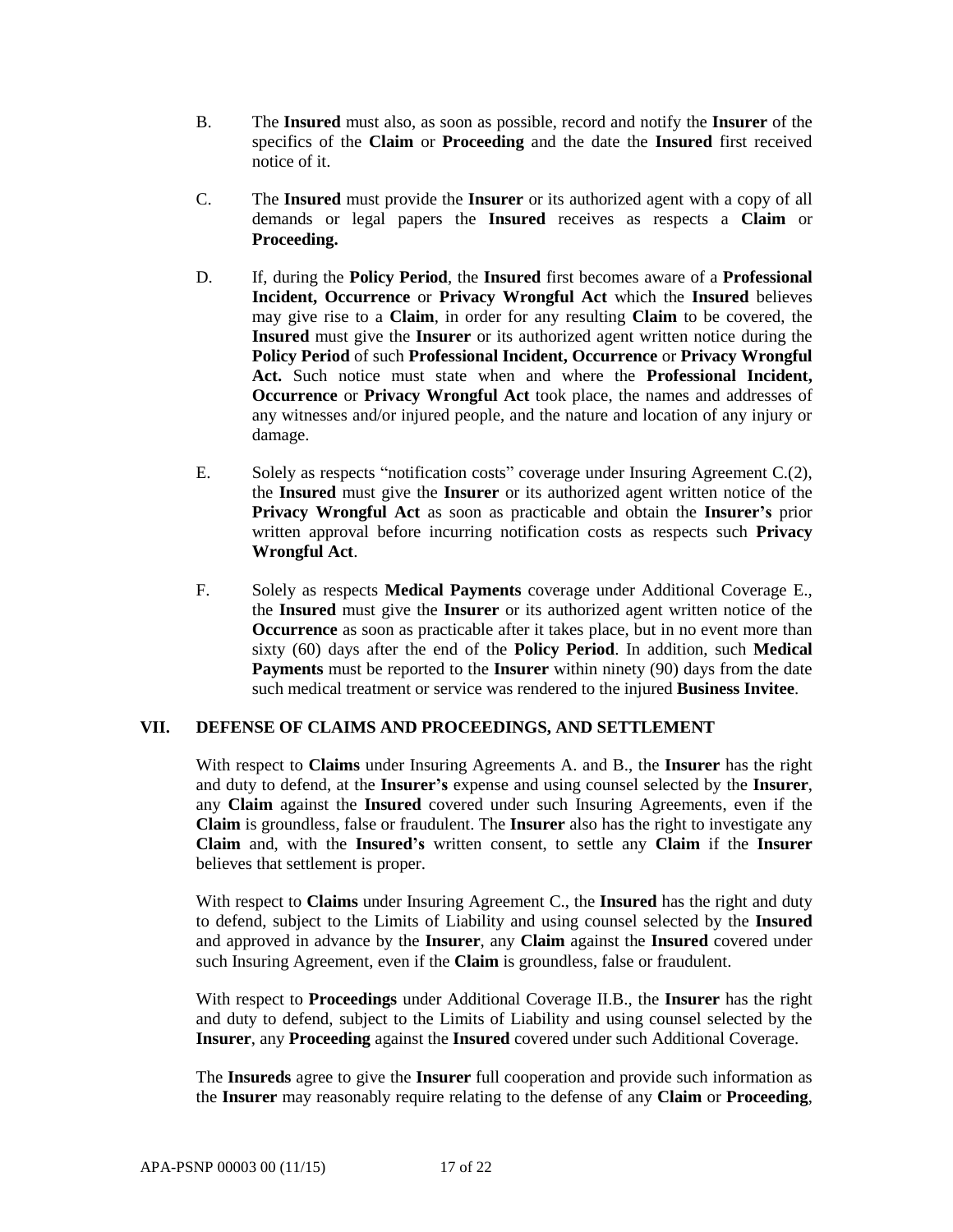the settlement of any **Claim** and the prosecution of any counterclaim, cross-claim or third-party claim, including without limitation the assertion of any indemnification or contribution rights.

The **Insured** shall not admit or assume any liability, incur any **Defense Expenses**, offer to settle any matter, enter into any settlement agreement or stipulate to any judgment without the **Insurer's** prior written consent, such consent not to be unreasonably withheld. Any amounts incurred by the **Insured** or any settlements or judgments agreed to by the **Insured** without such consent shall not be covered by this Policy.

#### **VIII. EXTENDED REPORTING PERIOD**

- A. If the **Insured** or the **Insurer** cancels or non-renews this Policy, the **Insured** has the right to buy an Extended Reporting Period endorsement. However, the **Insured** will not have this right if the **Insurer** cancels for non-payment of premium.
- B. The Extended Reporting Period endorsement will apply only to otherwise covered **Claims** for **Professional Incidents, Privacy Wrongful Acts** or **Occurrences** first taking place on or after the **Retroactive Date**, but before the end of the **Policy Period**. This endorsement will apply to **Claims** that are first made against the **Insured** after the **Policy Period** and during the Extended Reporting Period, and that are reported in writing to the **Insurer** or its authorized agent as soon as practicable after they are made, but in no event later than ninety (90) days after the **Insured** first becomes aware of a **Claim** against the **Insured**. Any such **Claims** will be deemed to have been first made during the **Policy Period** and will be subject to the same applicable Limits of Liability set forth in Item 4 of the Declarations. This Extended Reporting Period endorsement shall not increase or amend the applicable Limits of Liability.
- C. To obtain the Extended Reporting Period endorsement the **Insured** must request it from the **Insurer** in writing within ninety (90) days after the **Policy Period** ends and pay the **Insurer** the premium when due. If the **Insured** does so, neither the **Insured** nor the **Insurer** may cancel the Extended Reporting Period endorsement. The term of the Extended Reporting Period, and the premium will be shown in Item 7 of the Declarations, and the premium shall be deemed fully earned at the inception of the Extended Reporting Period endorsement.
- D. The **Insurer** will not charge an **Insured** a premium for the Extended Reporting Period endorsement if such **Insured**:
	- (1) dies or becomes permanently disabled, so that such **Insured** cannot continue to practice as a Psychiatric Nurse Practitioner, Physician's Assistant or Advanced Practice Registered Nurse;
	- (2) permanently retires as a Psychiatric Nurse Practitioner, Physician's Assistant or Advanced Practice Registered Nurse, is at least 55 years old, and has been insured by the **Insurer** or an affiliate thereof for 5 consecutive years; or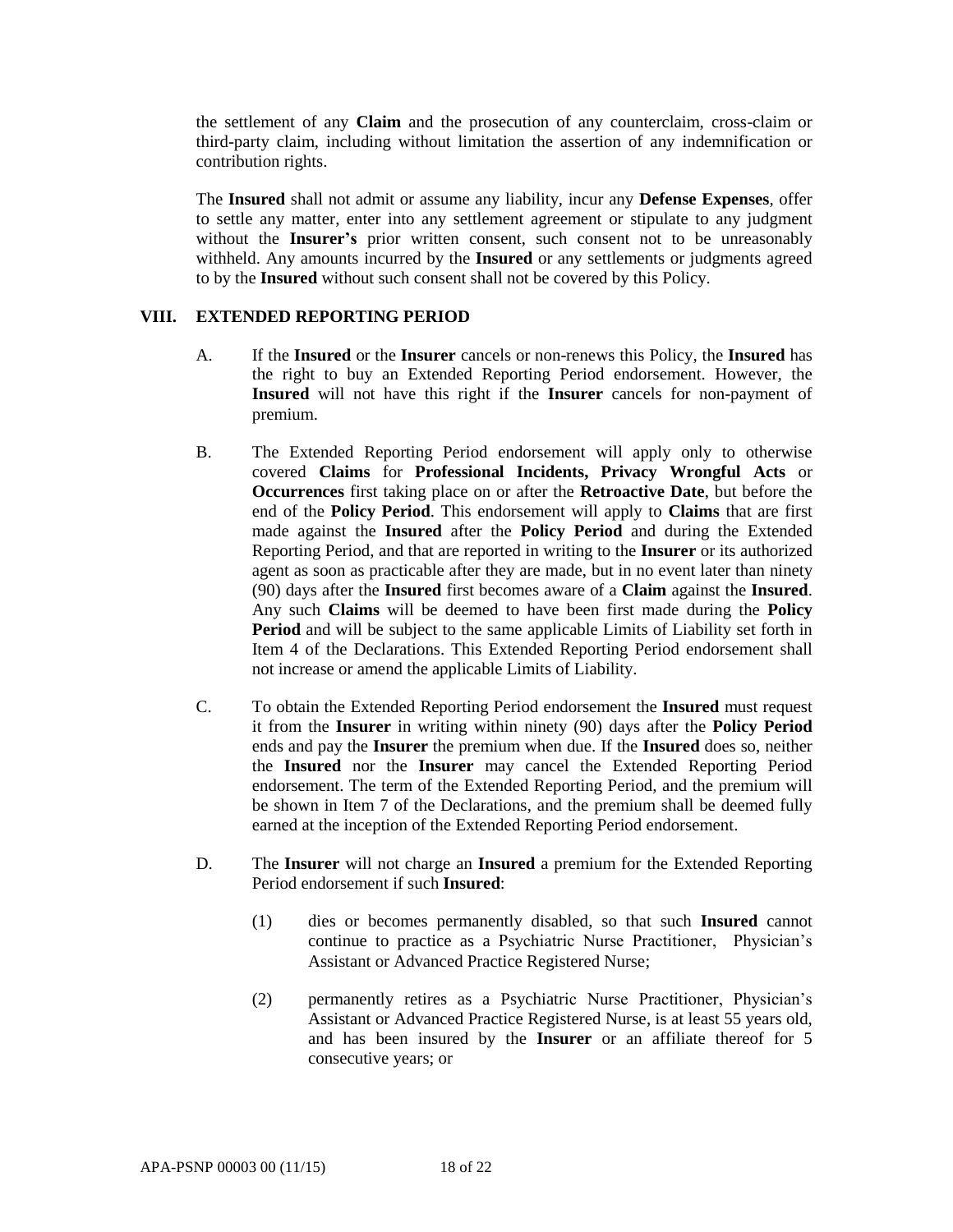- (3) has been insured by the **Insurer** or an affiliate thereof for 10 consecutive years.
- E. Paragraph D. above shall apply only in the event that the **Insured** or a legal representative thereof:
	- (1) requests such endorsement from the **Insurer** in writing within ninety (90) days after the **Policy Period** ends;
	- (2) provides the **Insurer** with reasonable proof of death, permanent disability or permanent retirement, as applicable; and
	- (3) provides the **Insurer** with written confirmation that: (i) as respects an **Insured** described in D.(2) above, during the 5 years prior to the end of the **Policy Period**, there has not been a **Claim** against such **Insured** for **Sexual Misconduct**, nor has the **Insured** engaged in any **Sexual Misconduct** which may result in such a **Claim;** or (ii) as respects an **Insured** described in D.(3) above, during the 10 years prior to the end of the **Policy Period**, there have been no **Claims** against such **Insured.**
- F. If an **Insured** permanently retires as a Psychiatric Nurse Practitioner, Physician's Assistant or Advanced Practice Registered Nurse, but does not meet any of the other requirements set forth in paragraph D. above, such **Insured** will be required to pay the premium amount shown in Item 7 of the Declarations.
- G. If the **Insurer** does not receive the **Insured's** written request and payment as required in this Section VIII., the **Insured** will have no right to purchase an Extended Reporting Period endorsement at any later date.

## **IX. OTHER INSURANCE**

The insurance provided by this Policy shall apply only as excess over any other valid and collectible insurance, self-insurance plan or self-funded vehicle whether such other insurance, plan or vehicle is stated to be primary, contributory, excess, contingent or otherwise, unless such other insurance, plan or vehicle is written specifically as excess insurance over the applicable Limits of Liability provided by this Policy. Except as respects the coverage provided under Insuring Agreement C., this Policy shall specifically be excess of any other valid and collectible insurance pursuant to which any other insurer has a duty to defend a **Claim** for which this Policy may be obligated to pay **Damages** or **Defense Expenses**. This Policy shall not be subject to the terms and conditions of any other insurance policy.

Two or more policies of Psychiatric Nurse Practitioner/Physician's Assistant or Advanced Practice Registered Nurse Professional and Business Liability Insurance may have been issued by the **Insurer** or an affiliate thereof to persons or organizations other than the **Insured**. These policies may also provide coverage for a **Claim** or **Proceeding** involving the same or continuous, repeated, or related **Professional Incidents**, **Privacy Wrongful Acts** or **Occurrences** for which the **Insured** and persons or organizations covered in those other policies are jointly and severally liable. In such an event, and subject to the Limits of Liability set forth in the Declarations and Section V., the **Insurer**  shall not be liable under this Policy for a greater proportion of the total loss from that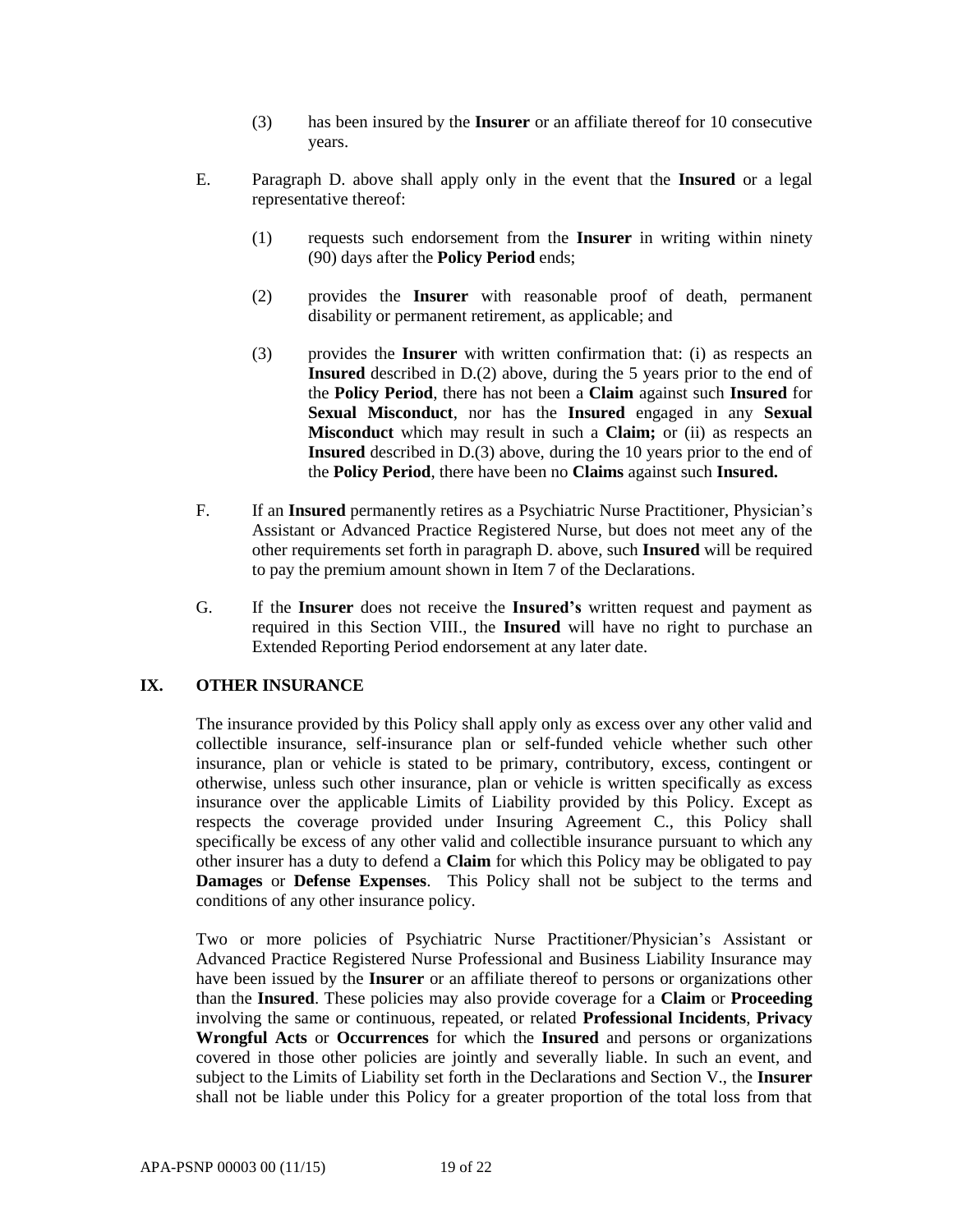**Claim** or **Proceeding** than this Policy's applicable Limits of Liability bears to the total applicable Limits of Liability under all such policies. In addition, the total amount payable under the applicable Limits of Liability under all such policies in connection with that **Claim** or **Proceeding** will not exceed the highest single per **Claim** or **Proceeding** Limit of Liability under any of such policies.

## **X. REPRESENTATIONS**

By accepting this Policy, the **Insured** agrees that the particulars and statements in the application submitted in connection with the underwriting of this Policy are true and that they are the **Insured's** agreements and representations.

The **Insured** acknowledges that this Policy is issued in reliance upon the truth of those particulars and statements, which are deemed to be incorporated into and constitute a part of this Policy and which are the basis for this Policy.

#### **XI. CANCELLATION**

The first **Named Insured** may cancel this Policy by surrendering it to the **Insurer** or to any of its authorized agents, or by mailing the **Insurer** written notice stating when thereafter the cancellation will be effective. The **Insurer** may cancel this Policy by mailing to the first **Named Insured** at the address shown in Item 1(a) of the Declarations written notice stating when, not less than ninety (90) days thereafter, such cancellation will be effective. However, if the first **Named Insured** has not paid a premium when due, the **Insurer** may cancel this Policy by mailing to the first **Named Insured** at the address shown in Item 1(a) of the Declarations written notice stating when, not less than fifteen (15) days thereafter, such cancellation will be effective.

The mailing of the notice as stated above will be sufficient proof of notice. The time of surrender or the effective date of cancellation stated in the notice will become the end of the **Policy Period**. Delivery of written notice will be the equivalent of mailing.

If the first **Named Insured** cancels this Policy, the unearned premium will be computed in accordance with the customary short rate table and procedure. If the **Insurer** cancels, unearned premium will be computed pro-rata. Premium adjustment may be made either at the time cancellation is effected or as soon as practicable after cancellation becomes effective, but payment or tender of unearned premium is not a condition of cancellation.

If applicable insurance department regulations require different times, content or procedures with respect to cancellation, this Policy will be cancelled in accordance with such regulations as in effect at the time of such cancellation.

#### **XII. AUTHORIZATION AND NOTICES**

The **Insureds** agree that the first **Named Insured** named in Item 1(a) of the Declarations shall act on behalf of all **Insureds** with respect to all matters pertaining to this Policy including: (1) giving notice of any **Claim** or circumstance which may result in a **Claim**; (2) giving notice and information regarding any Additional Coverages under Section II.; (3) giving and receiving of all correspondence and information; (4) giving and receiving notice of cancellation; (5) consenting, or withholding consent, to the settlement of a **Claim** recommended by the **Insurer**; (6) payment of premiums; (7) receiving of any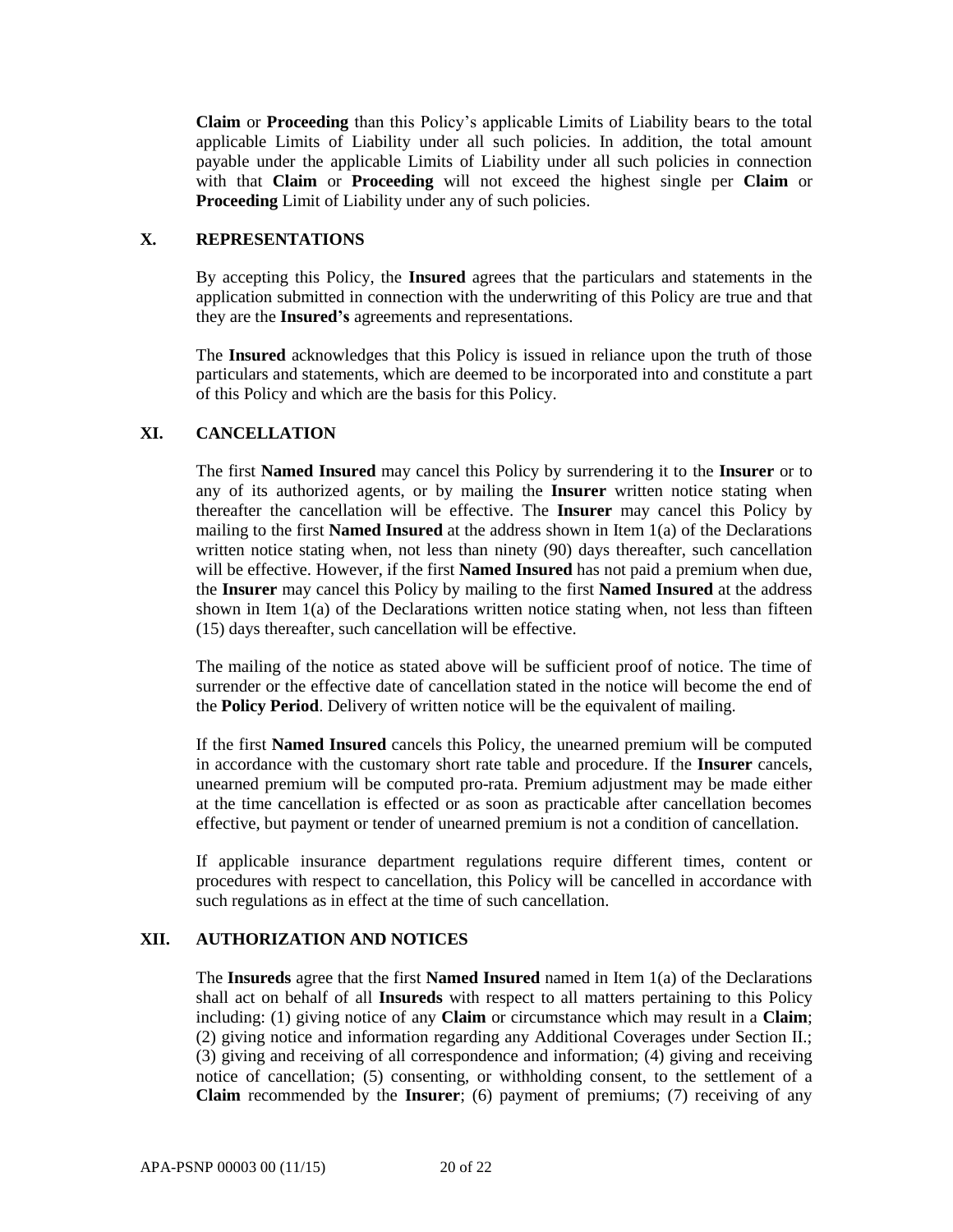return premiums; (8) receiving and accepting of any endorsements issued to form a part of this Policy; and (9) the exercising of any right to an Extended Reporting Period endorsement pursuant to Section VIII.

## **XIII. TERRITORY**

This Policy applies to **Professional Incidents, Privacy Wrongful Acts** or **Occurrences** taking place anywhere in the world, to the extent permitted by law. However, any **Claim**  or **Proceeding** arising from such **Professional Incidents, Privacy Wrongful Acts** or **Occurrences** must be made and brought in the United States of America, its territories and possessions, Puerto Rico or Canada.

## **XIV. ASSIGNMENT AND CHANGES TO THE POLICY**

This Policy and any and all rights hereunder are not assignable without the prior written consent of the **Insurer**.

If an **Insured** dies or is declared legally incompetent, such **Insured's** rights and duties will be transferred to such **Insured's** legal representative while acting within the scope of his or her duties as such. Until such **Insured's** legal representative is appointed, anyone having temporary custody of such **Insured's** property will be covered under Insuring Agreement B.(1).

This Policy contains all the agreements between the **Insured** and the **Insurer** or its authorized agents concerning this insurance.

Notice to any agent or knowledge possessed by any agent or person acting on the **Insurer's** behalf, will not result in a waiver or change in any part of this Policy or prevent the **Insurer** from asserting any right under the terms and conditions of this Policy. The terms and conditions of this Policy may only be waived or changed by written endorsement signed by the **Insurer**.

#### **XV. BANKRUPTCY**

The bankruptcy or insolvency of the **Insured** or the **Insured's** estate does not relieve the **Insurer** of its obligations under the Policy.

#### **XVI. SUBROGATION**

In addition to any right of subrogation existing at law, in equity or otherwise, in the event of any payment by the **Insurer** under this Policy, the **Insurer** shall be subrogated to the extent of such payment to all of the **Insured(s)'** rights of recovery. The **Insured(s)** shall execute all papers required (including those documents necessary for the **Insurer** to bring suit or other form of proceeding in their name) and do everything that may be necessary to pursue and secure such rights. The **Insurer** shall not exercise its subrogation rights against any natural person **Insured**, unless Exclusion A.(1) above applies to such **Insured**.